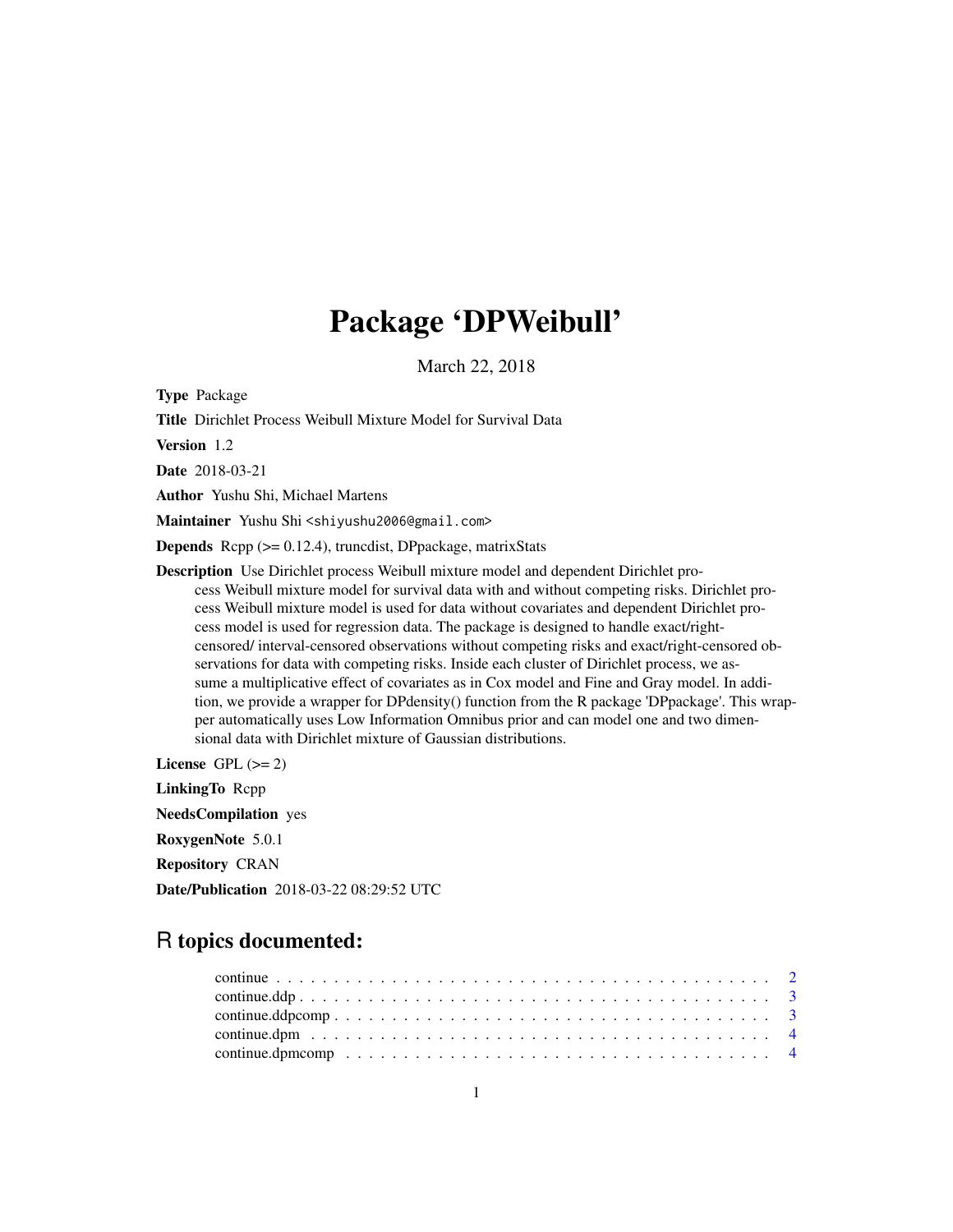#### <span id="page-1-0"></span>2 continue continue continue continue continue continue continue continue continue continue continue continue continue continue continue continue continue continue continue continue continue continue continue continue cont

| 28  |
|-----|
|     |
| -29 |
|     |

#### $\bf 30$  $\bf 30$

continue *Resume MCMC run*

## Description

Self-defined S3 method that resumes MCMC run from an object of class dpm ,ddp, dpmcomp or ddpcomp.

## Usage

continue(previous,iteration=1000,...)

## Arguments

| previous  | An object of class dpm, ddp, dpmcomp or ddpcomp                     |
|-----------|---------------------------------------------------------------------|
| iteration | The number of iterations to continue sampling. The default is 1000. |
| $\cdots$  | Arguments to be passed to method                                    |

## Value

An object of the class of previous.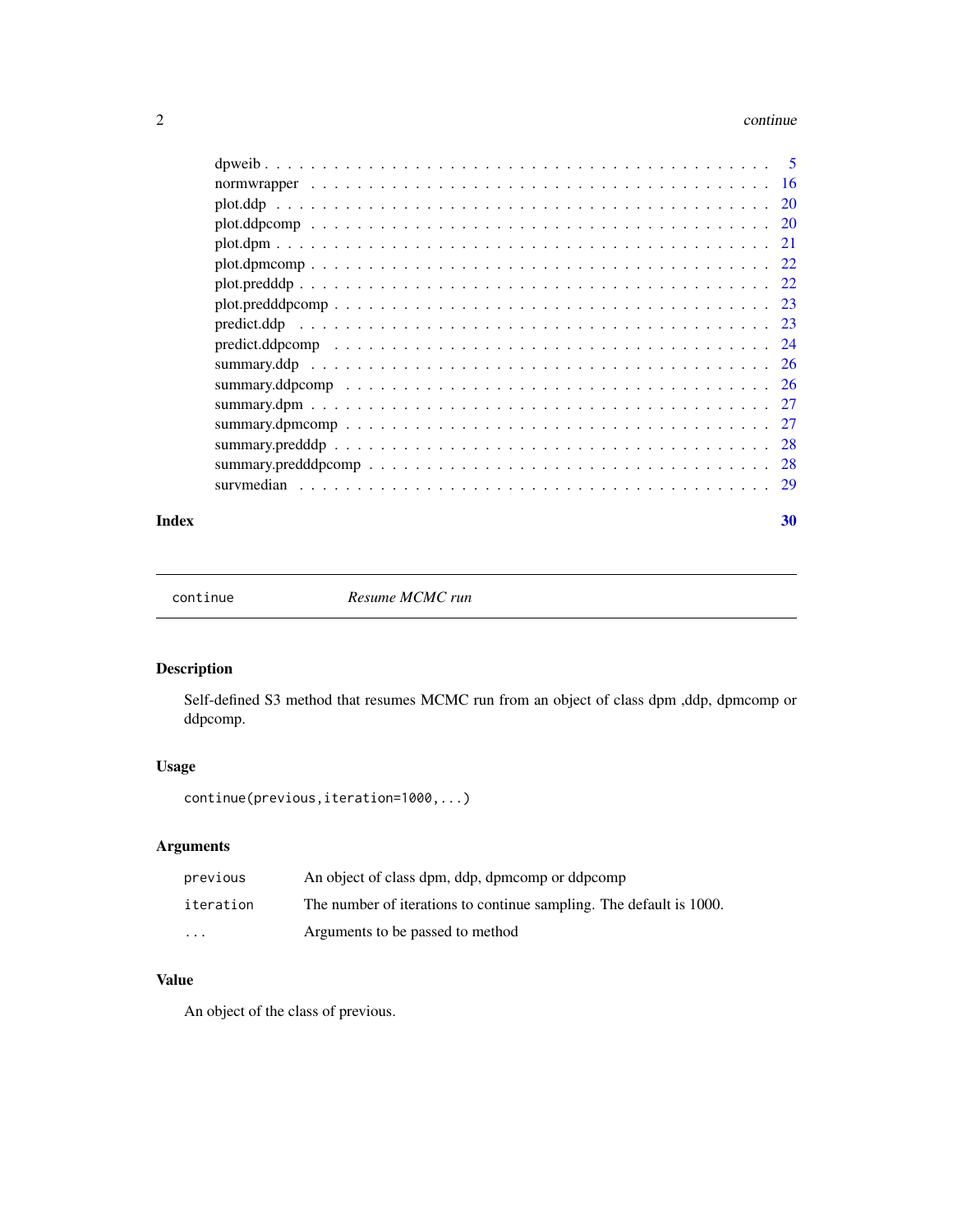<span id="page-2-0"></span>

Resume MCMC run from an object of class ddp.

#### Usage

```
## S3 method for class 'ddp'
continue(previous,...)
```
## Arguments

| previous | An object of class ddp           |
|----------|----------------------------------|
| $\cdots$ | Arguments to be passed to method |

## Value

An object of class ddp.

continue.ddpcomp *Resume MCMC run*

## Description

Resume MCMC run from an object of class ddpcomp.

## Usage

## S3 method for class 'ddpcomp' continue(previous,...)

## Arguments

| previous | An object of class ddpcomp       |
|----------|----------------------------------|
| .        | Arguments to be passed to method |

#### Value

An object of class ddpcomp.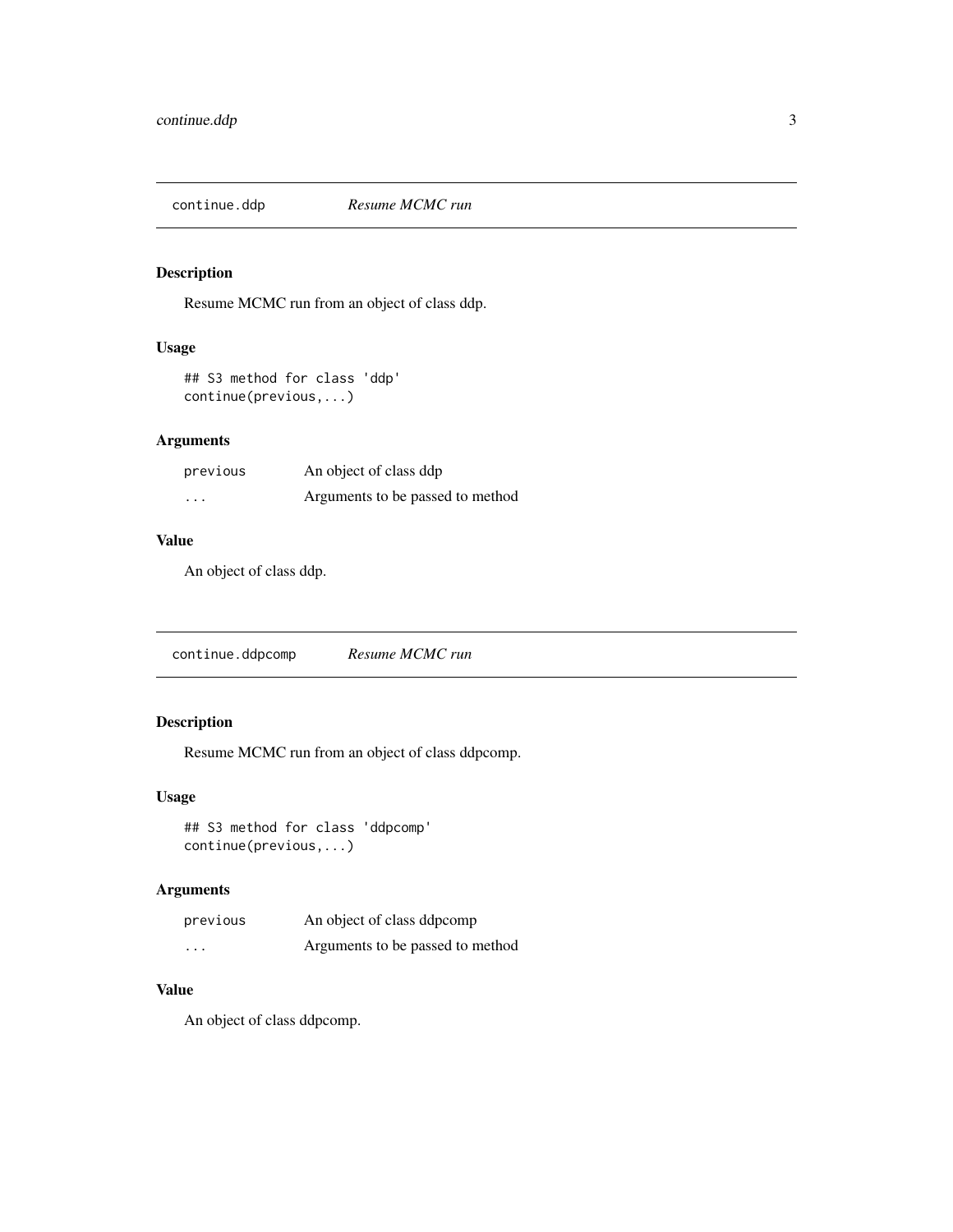<span id="page-3-0"></span>

Resume MCMC run from an object of class dpm.

#### Usage

## S3 method for class 'dpm' continue(previous,...)

## Arguments

| previous | An object of class dpm           |
|----------|----------------------------------|
| $\cdots$ | Arguments to be passed to method |

## Value

An object of class dpm.

continue.dpmcomp *Resume MCMC run*

## Description

Resume MCMC run from an object of class dpmcomp.

## Usage

## S3 method for class 'dpmcomp' continue(previous,...)

## Arguments

| previous | An object of class dpmcomp       |
|----------|----------------------------------|
| .        | Arguments to be passed to method |

#### Value

An object of class dpmcomp.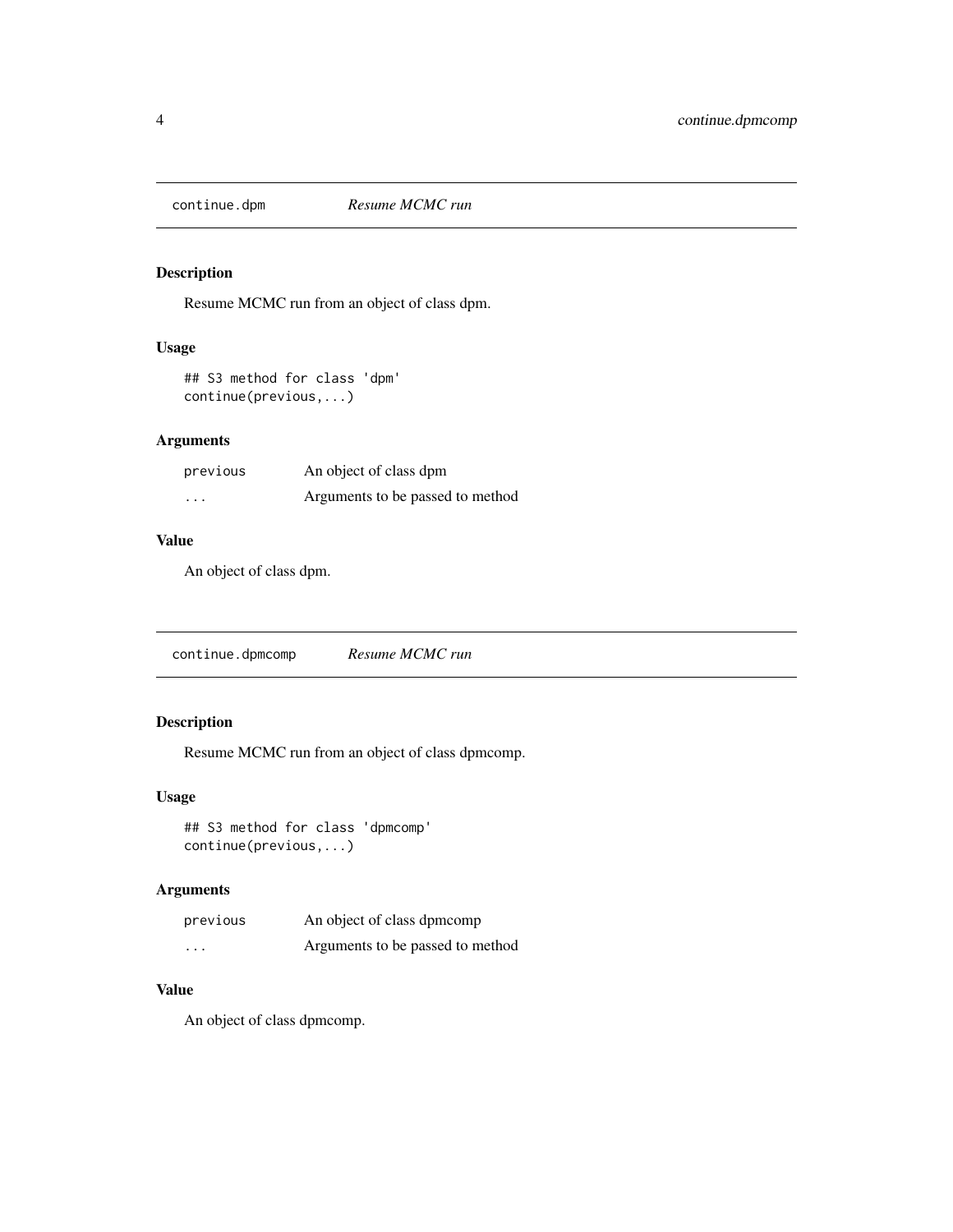<span id="page-4-0"></span>dpweib *Dirichlet process mixture/Dependent Dirichlet process model for survival/competing risks data*

#### Description

Use Dirichlet process mixture/dependent Dirichlet process Weibull model for survival data with/without competing risks. When regression covariates are present, the model is a dependent Dirichlet process model. For competing risks data we only consider two potential causes of events and the user can combine events of secondary interests. In competing risks regression model, the estimates provided focus on the primary cause (cause 1), and the user can switch the event indicator to get the estimates for the secondary cause.

## Usage

```
dpweib(formula,data, high.pct = NULL, predtime = NULL, comp = FALSE,
alpha = 0.05, simultaneous = FALSE, burnin = 5000, iteration = 5000,
alpha00 = 1.354028, alpha0 = 0.03501257, lambda00 = 7.181247,
alpha1phaa1pha = 0.2, alpha1phalambda = 0.1, a = 1, b = 1, gamma10 = 1,
gamma1 = 1, thin = 10, betasl = 2.5, addgroup = 2)
```
#### Arguments

| formula  | A formula written in regular $y \sim x_1 + x_2 + \ldots + x_p$ regression format. The<br>$y$ can be a Surv object of the type "right" (this is not suitable for competing<br>risks data), or a two-column matrix with the first column being the event time,<br>second column being the exact observation indicator, (This is not suitable for<br>interval censored data.) or a three-column matrix with the first column for the<br>left end point of the observation time, second column for the right end point of<br>the observation time and the third column for the no-right-censoring indicator. |
|----------|----------------------------------------------------------------------------------------------------------------------------------------------------------------------------------------------------------------------------------------------------------------------------------------------------------------------------------------------------------------------------------------------------------------------------------------------------------------------------------------------------------------------------------------------------------------------------------------------------------|
|          | (If the exact observation time is observed, the first column is equal to the second<br>column and the third column is 1. If it is an interval-censored observation, the<br>first column is less than the second column and the third column is 1. If it is a<br>right-censored observation, then the value of the second column is ignored and<br>the third column is 0.) The regression covaraites can be continuous or factors.<br>Since the model is flexible enough, interaction terms are not necessary.                                                                                            |
| data     | an optional data frame, list or environment (or object coercible by as data frame<br>to a data frame) containing the variables in the model. If not found in data, the<br>variables are taken from environment (formula), typically the environment from<br>which dpweib is called.                                                                                                                                                                                                                                                                                                                      |
| high.pct | The estimated high percentile (95th) percentile of the data-generating distribu-<br>tion of the average population given by the user. If the user does not provide<br>this value, we will look into the data. If there is no censoring, we take the 95th<br>percentile of the observed data. If censoring takes less than 15% of the total<br>observations, we use the maximum of the observed time. If the censoring takes<br>more than 15%, we suggest a scaling parameter by first finding the time $t$ cor-<br>responding to the observed survival rate at the end of study from the plot of the     |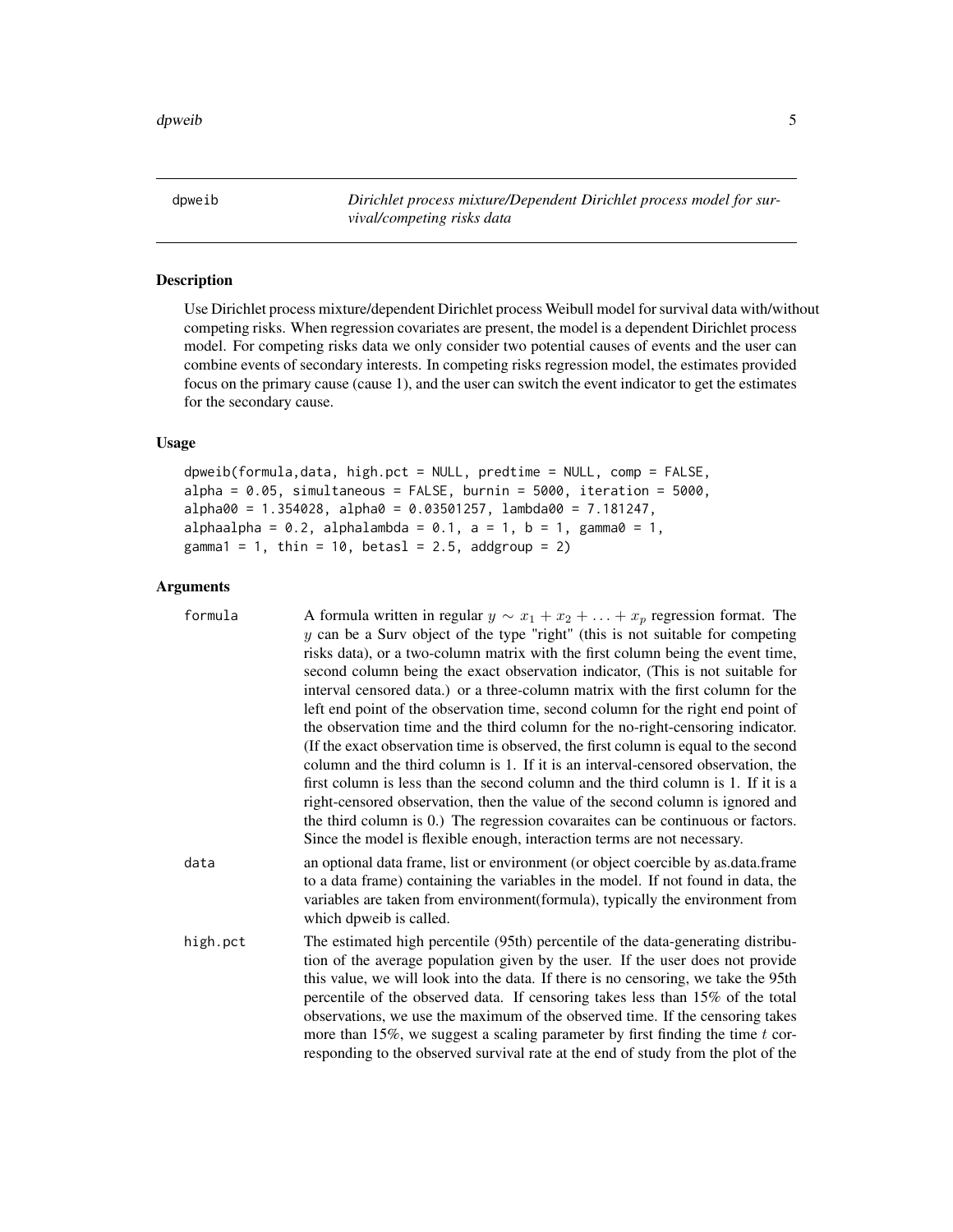|              | median of the components (survmedian) generated by our LIO prior on a 0 to 10<br>scale, then set the scaling parameter to be the largest observation time multiplied<br>by 10/t.                               |
|--------------|----------------------------------------------------------------------------------------------------------------------------------------------------------------------------------------------------------------|
| predtime     | A vector given by the user to specify the time points where the inferences will<br>be made. If the user does not provide it, we will take 40 time points located<br>evenly from the beginning to the high.pct. |
| comp         | A logical value indicating whether this is competing risks data or not. The de-<br>fault is FALSE.                                                                                                             |
| alpha        | $1 - \alpha$ is the probability for constructing credible intervals. The default $\alpha$ is 0.05.                                                                                                             |
| simultaneous | A logical value indicating whether to provide simultaneous credible intervals.<br>The default is FALSE.                                                                                                        |
| burnin       | Number of burnin iterations. The default is 5000.                                                                                                                                                              |
| iteration    | Number of iterations. The default is 5000.                                                                                                                                                                     |
| alpha00      | Parameter for the base distribution of $\lambda$ in non-competing risks data model and<br>$\lambda_1$ , $\lambda_2$ in competing risks data model. The default is 1.354028.                                    |
| alpha0       | Parameter for the base distribution of $\lambda$ in non-competing risks data model and<br>$\lambda_1$ , $\lambda_2$ in competing risks data model. The default is 0.03501257.                                  |
| lambda00     | Parameter for the base distribution of $\lambda$ in non-competing risks data model and<br>$\lambda_1$ , $\lambda_2$ in competing risks data model. The default is 7.181247.                                    |
| alphaalpha   | Parameter for the base distribution of $\alpha$ in non-competing risks data model and<br>$\alpha_1$ , $\alpha_2$ in competing risks data model. The default is 0.2.                                            |
| alphalambda  | Parameter for the base distribution of $\alpha$ in non-competing risks data model and<br>$\alpha_1, \alpha_2$ in competing risks data model. The default value is 0.1.                                         |
| a            | Parameter for the gamma prior of the concentration parameter of DP. The default<br>$is1$ .                                                                                                                     |
| b            | Parameter for the gamma prior of the concentration parameter of DP. The default<br>is 1.                                                                                                                       |
| gamma0       | Parameter for the base distribution of p in competing risks data model. The<br>default value is 1.                                                                                                             |
| gamma1       | Parameter for the base distribution of p in competing risks data model. The<br>default value is 1.                                                                                                             |
| thin         | Thinning. The default value is 10.                                                                                                                                                                             |
| betasl       | Parameter for the base distribution of the regression coefficients $\beta$ in non-competing<br>risks data model and $\beta_1$ and $\beta_2$ in competing risks data model. The default value<br>is 2.5.        |
| addgroup     | Number of new parameters proposed for each cluster assignment. The default is<br>2 (suggested by Neal).                                                                                                        |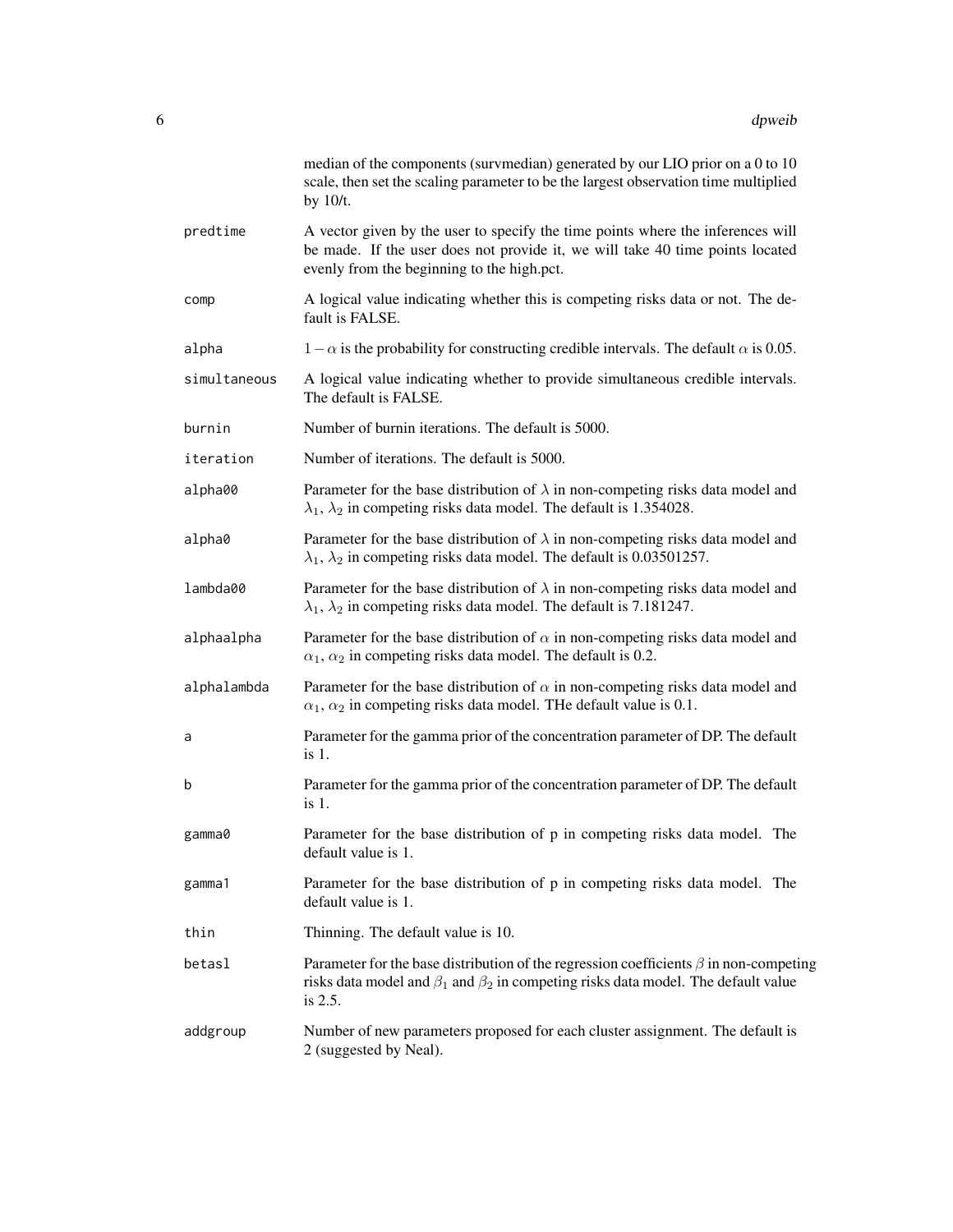dpweib **7** and 2008 and 2008 and 2008 and 2008 and 2008 and 2008 and 2008 and 2008 and 2008 and 2008 and 2008 and 2008 and 2008 and 2008 and 2008 and 2008 and 2008 and 2008 and 2008 and 2008 and 2008 and 2008 and 2008 and

#### Details

For no regression, no competing risks data, the function dpweib implements dirichlet process Weibull mixture model. The basic form of model is the following.

$$
y_i|\alpha_i, \lambda_i \sim Weib(t_i|\alpha_i, \lambda_i), \quad i = 1, ..., n
$$
  
\n
$$
(\alpha_i, \lambda_i)|G \sim G, \quad i = 1, ..., n
$$
  
\n
$$
G \sim DP(G_0, \nu)
$$
  
\n
$$
G_0 = Ga(\lambda|\alpha_0, \lambda_0)I_{(f(\lambda), \infty)}(\alpha)Ga(\alpha_\alpha, \lambda_\alpha)
$$
  
\n
$$
\lambda_0 \sim Ga(\alpha_{00}, \lambda_{00})
$$
  
\n
$$
\nu \sim Ga(a, b)
$$

where  $f(\lambda) = max(0, \log{\log(20)/\lambda})/\log(25)$ .

For regression data without competing risks, the method is a mixture of Cox model.

$$
y_i|\alpha_i, \lambda_i, \beta_i, \mathbf{Z_i} \sim Weib(y_i|\alpha_i, \lambda_i \exp(\mathbf{Z_i^T}\beta_i)), \quad i = 1, ..., n
$$
  
\n
$$
(\alpha_i, \lambda_i, \beta_i)|G \sim G, \quad i = 1, ..., n
$$
  
\n
$$
G \sim DP(G_0, \nu)
$$
  
\n
$$
G_0 = Ga(\lambda|\alpha_0, \lambda_0)I_{(f(\lambda), u)}(\alpha)Ga(\alpha_\alpha, \lambda_\alpha)q(\beta)
$$
  
\n
$$
\lambda_0 \sim Ga(\alpha_{00}, \lambda_{00})
$$
  
\n
$$
\nu \sim Ga(a, b)
$$

The density function corresponding to this Weibull notation is  $p(y_i|\alpha_i,\lambda_i) = \lambda_i \alpha_i y_i^{\alpha_i-1} e^{-\lambda_i y_i^{\alpha_i}}$ ,  $y_i >$  $\alpha_i > 0, \quad \lambda_i > 0.$  [x] =  $Ga(\alpha, \lambda)$  denotes that the density function of x is  $\frac{\lambda^{\alpha}}{\Gamma(\alpha)}$  $\frac{\Lambda}{\Gamma(\alpha)} x^{\alpha-1} e^{-\lambda x},$  $\alpha > 0$ ,  $\lambda > 0$ ,  $x > 0$ .  $q(\beta)$  is the base distribution for regression coefficients. The details of the choice of base distribution is described in our coming paper.

In competing risks data, the likelihood for each individual can be written as

$$
L = \{f_1(t_i)\}^{I(c_i=1)} \{f_2(t_i)\}^{I(c_i=2)} \{1 - F_1(t_i) - F_2(t_i)\}^{I(c_i=0)}
$$

,

where  $f_1(\cdot)$  and  $f_2(\cdot)$  are the subdistribution density functions for cause 1 and 2 and survival function for the *i*th observation can be expressed as  $1-F_1(t_i)-F_2(t_i)$ . In order to model it, we introduce a parameter p, which is the cumulative incidence function of primary cause at  $\infty$ ,  $p = F_1(\infty)$ . The likelihood can be written as

$$
L = \{pd_1(t_i)\}^{I(c_i=1)} \{(1-p)d_2(t_i)\}^{I(c_i=2)} \{1-pD_1(t_i)-(1-p)D_2(t_i)\}^{I(c_i=0)}.
$$

Here the  $D_1$ ,  $D_2$ ,  $d_1$ ,  $d_2$  are the normalized baseline cumulative incidence functions and causespecific density functions and are modeled with Weibull mixtures as above, while  $p$  is the normalizing parameter for the baseline distribution. When regression covariates are present in a competing risks data, we modify the above likelihood with respect to the value of covaraites, such that

$$
F_1(t|\mathbf{Z}, \beta_1, p) = 1 - (1 - pD_{01}(t))^{\exp(\mathbf{Z}^{\mathbf{T}}\beta_1)}.
$$

The cause-specific density function for cause 1 is

$$
f_1(t|\mathbf{Z}, \beta_1, p) = \exp(\mathbf{Z}^{\mathbf{T}} \beta_1)[1 - pD_{01}(t)]^{\exp(\mathbf{Z}^{\mathbf{T}} \beta_1) - 1} p d_{01}(t).
$$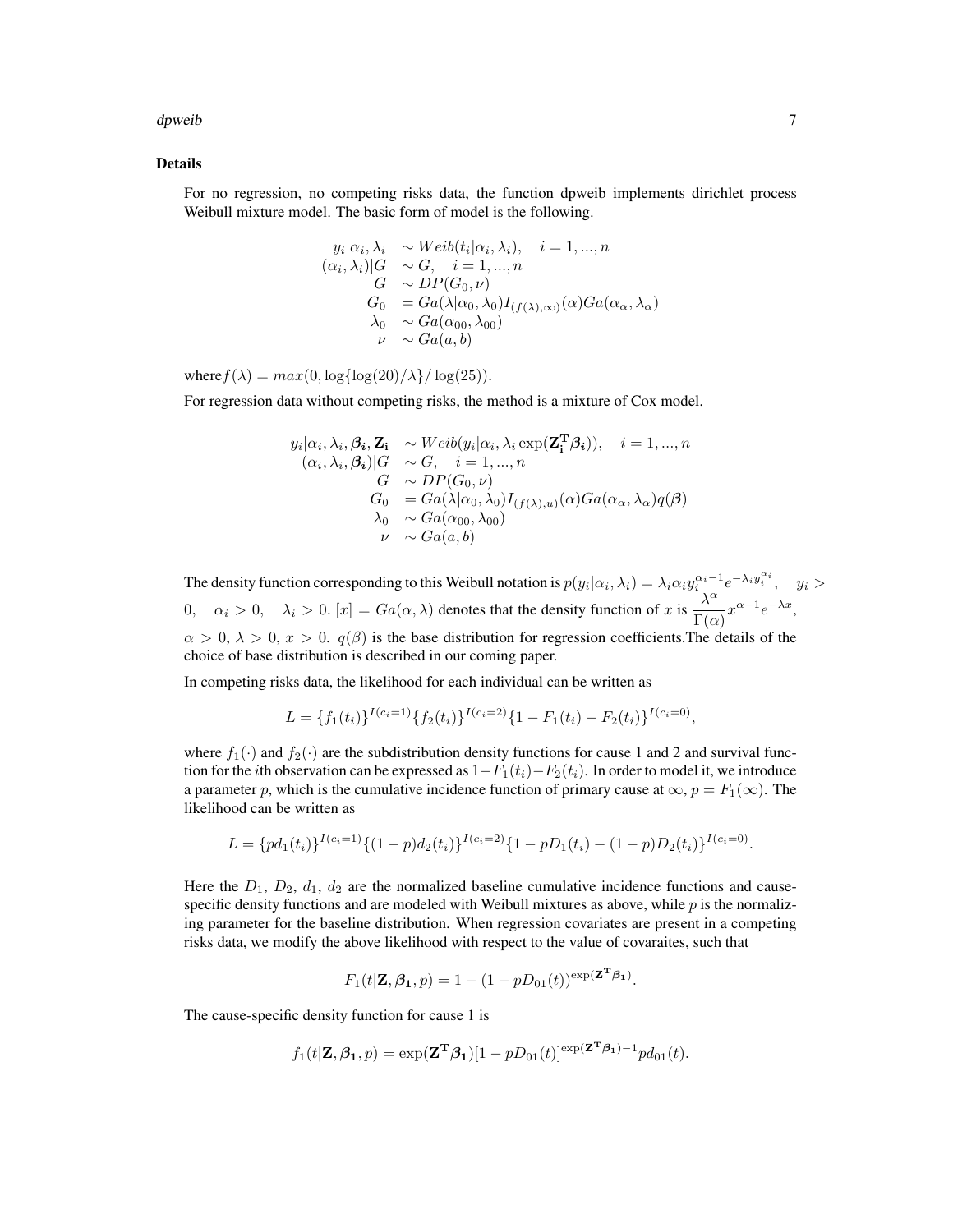The model for the secondary cause is defined as

$$
F_2(t|\mathbf{Z}, \beta_1, \beta_2, p) = (1-p)^{\exp(\mathbf{Z}^{\mathbf{T}}\beta_1)}(1 - (1 - D_{02}(t))^{\exp(\mathbf{Z}^{\mathbf{T}}\beta_2)}),
$$

which leads to the cause-specific subdensity function for cause 2 as

$$
f_2(t|\mathbf{Z}, \boldsymbol{\beta_2}, p) = (1-p)^{\exp(\mathbf{Z}^{\mathbf{T}}\boldsymbol{\beta_1})}(1 - D_{02}(t))^{\exp(\mathbf{Z}^{\mathbf{T}}\boldsymbol{\beta_2}) - 1} \exp(\mathbf{Z}^{\mathbf{T}}\boldsymbol{\beta_2}) d_{02}(t).
$$

Value

This function can generate 4 different kinds of output based on the data set given. They all share,

| c                                                                                                                                                        | a vector, the cluster assignment in the last iteration, useful for the resumption of<br><b>MCMC</b> iteration                                                                                               |  |  |  |  |  |
|----------------------------------------------------------------------------------------------------------------------------------------------------------|-------------------------------------------------------------------------------------------------------------------------------------------------------------------------------------------------------------|--|--|--|--|--|
| nm                                                                                                                                                       | a vector, the number of observations in each cluster from the last iteration, useful<br>for the resumption of MCMC iteration                                                                                |  |  |  |  |  |
| emptybasket                                                                                                                                              | only useful for the resumption of MCMC iteration                                                                                                                                                            |  |  |  |  |  |
| allbaskets                                                                                                                                               | only useful for the resumption of MCMC iteration                                                                                                                                                            |  |  |  |  |  |
| ngrp                                                                                                                                                     | a vector, the number of clusters in each iteration, useful for the resumption of<br><b>MCMC</b> iteration                                                                                                   |  |  |  |  |  |
| predtime                                                                                                                                                 | the time points where the inferences are made                                                                                                                                                               |  |  |  |  |  |
| high.pct                                                                                                                                                 | the scaling parameter of observations used in the model                                                                                                                                                     |  |  |  |  |  |
| usertime                                                                                                                                                 | a logic value, whether user provides time for estimation or not                                                                                                                                             |  |  |  |  |  |
|                                                                                                                                                          | $1 - \alpha$ is the probability for constructing credible intervals.                                                                                                                                        |  |  |  |  |  |
| simultaneous                                                                                                                                             | Whether give simultaneous credible intervals.                                                                                                                                                               |  |  |  |  |  |
| For non-competing risks data, dpweib can generate two classes of output, dpm and ddp, for data<br>with and without covariates separately. They both have |                                                                                                                                                                                                             |  |  |  |  |  |
| alpharec                                                                                                                                                 | a matrix, saved samples of $\alpha s$ , the rows correspond to the iterations saved, the<br>columns correspond to the observations                                                                          |  |  |  |  |  |
| lambdarec                                                                                                                                                | a matrix, saved samples of $\lambda$ s, the rows correspond to the iterations saved, the<br>columns correspond to the observations                                                                          |  |  |  |  |  |
| lambda0rec                                                                                                                                               | a matrix, saved samples of $\lambda_0$ s, the rows correspond to the iterations saved, the<br>columns correspond to the observations                                                                        |  |  |  |  |  |
| lambdascaled                                                                                                                                             | a matrix, saved samples of $\lambda$ s under 0 to 10 scale, the rows correspond to the<br>iterations saved, the columns correspond to the observations, only useful for the<br>resumption of MCMC iteration |  |  |  |  |  |
| t1                                                                                                                                                       | the left end point                                                                                                                                                                                          |  |  |  |  |  |
| tr                                                                                                                                                       | the right end point                                                                                                                                                                                         |  |  |  |  |  |
| рi                                                                                                                                                       | right censoring indicator                                                                                                                                                                                   |  |  |  |  |  |
| delta                                                                                                                                                    | exact observation indicator                                                                                                                                                                                 |  |  |  |  |  |

For dpm output, it has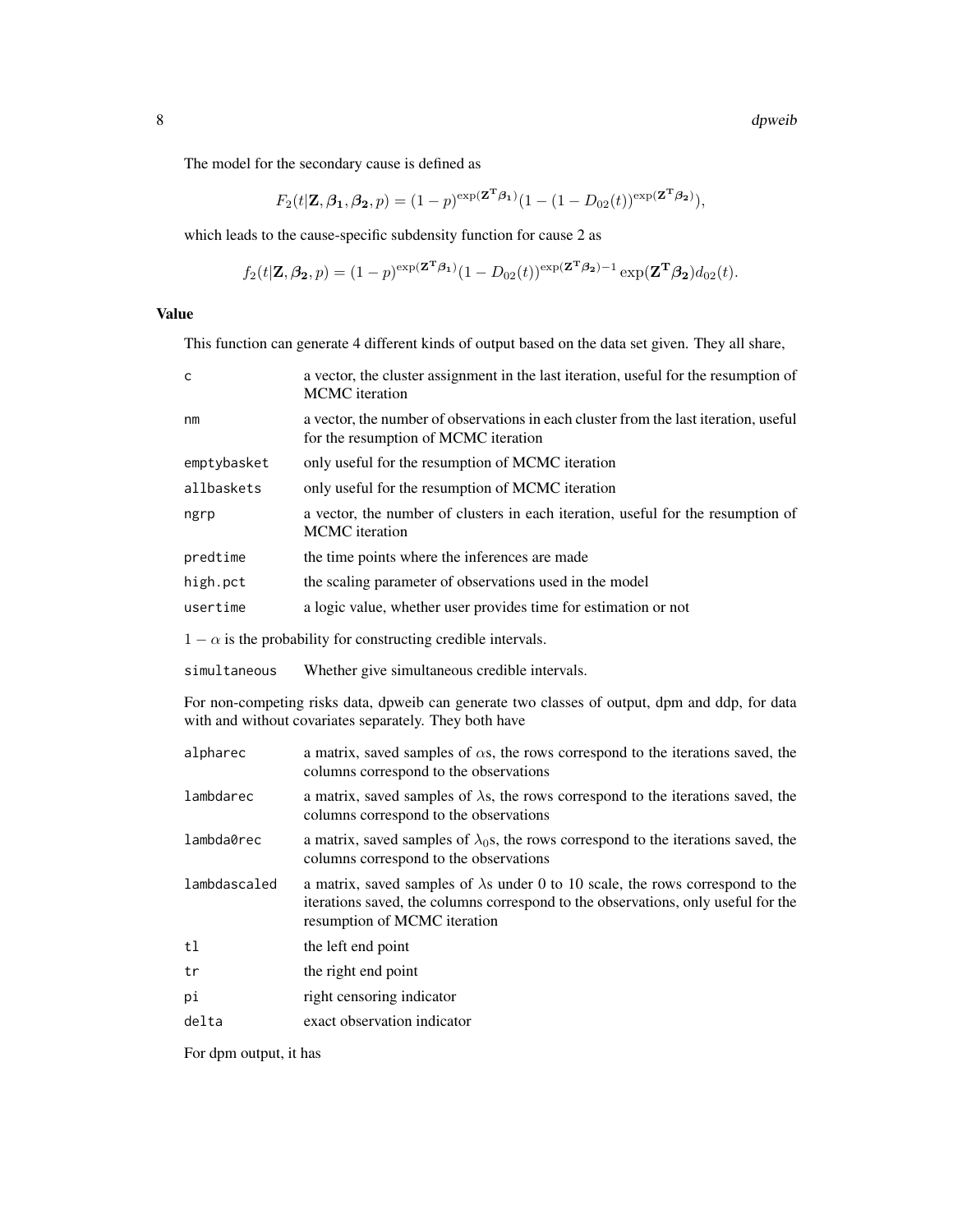dpweib 30 and 200 and 200 and 200 and 200 and 200 and 200 and 200 and 200 and 200 and 200 and 200 and 200 and

| S                           | a matrix, the estimated survival function for each saved iteration, the columns<br>correspond to time points, the rows correspond to saved iterations                                                                                            |
|-----------------------------|--------------------------------------------------------------------------------------------------------------------------------------------------------------------------------------------------------------------------------------------------|
| Spred                       | a vector, the estimated survival function at specified time points                                                                                                                                                                               |
| Spredu                      | a vector, the estimated pointwise upper credible interval for survival function at<br>specified time points                                                                                                                                      |
| Spredl                      | a vector, the estimated pointwise lower credible interval for survival function at<br>specified time points                                                                                                                                      |
| d                           | a matrix, the estimated density function for each saved iteration, the columns<br>correspond to time points, the rows correspond to saved iterations                                                                                             |
| dpred                       | a vector, the estimated density function at specified time points                                                                                                                                                                                |
| dpredu                      | a vector, the estimated pointwise upper credible interval for density function at<br>specified time points                                                                                                                                       |
| dpredl                      | a vector, the estimated pointwise lower credible interval for density function at<br>specified time points                                                                                                                                       |
| h                           | a matrix, the estimated hazard function for each saved iteration, the columns<br>correspond to time points, the rows correspond to saved iterations                                                                                              |
| hpred                       | a vector, the estimated hazard function at specified time points                                                                                                                                                                                 |
| hpredu                      | a vector, the estimated pointwise upper credible interval for hazard function at<br>specified time points                                                                                                                                        |
| hpredl                      | a vector, the estimated pointwise lower credible interval for hazard function at<br>specified time points                                                                                                                                        |
|                             | When simultaneous is specified TRUE, the function also provides                                                                                                                                                                                  |
|                             |                                                                                                                                                                                                                                                  |
| Sbandu                      | a vector, the estimated simultaneous upper credible interval for survival function<br>at specified time points                                                                                                                                   |
| Sbandl                      | a vector, the estimated simultaneous lower credible interval for survival function<br>at specified time points                                                                                                                                   |
| dbandu                      | a vector, the estimated simultaneous upper credible interval for density function<br>at specified time points                                                                                                                                    |
| dbandl                      | a vector, the estimated simultaneous lower credible interval for density function<br>at specified time points                                                                                                                                    |
| hbandu                      | a vector, the estimated simultaneous upper credible interval for hazard function<br>at specified time points                                                                                                                                     |
| hbandl                      | a vector, the estimated simultaneous lower credible interval for hazard function<br>at specified time points                                                                                                                                     |
| For ddp output, it also has |                                                                                                                                                                                                                                                  |
| betarec                     | a matrix, saved samples of $\beta s$ , which is consist of horizontal-merged blocks.<br>One block corresponds to one observation. Inside each block, the rows corre-<br>spond to the iterations saved, the columns correspond to the covariates. |
| х                           | the covariate matrix                                                                                                                                                                                                                             |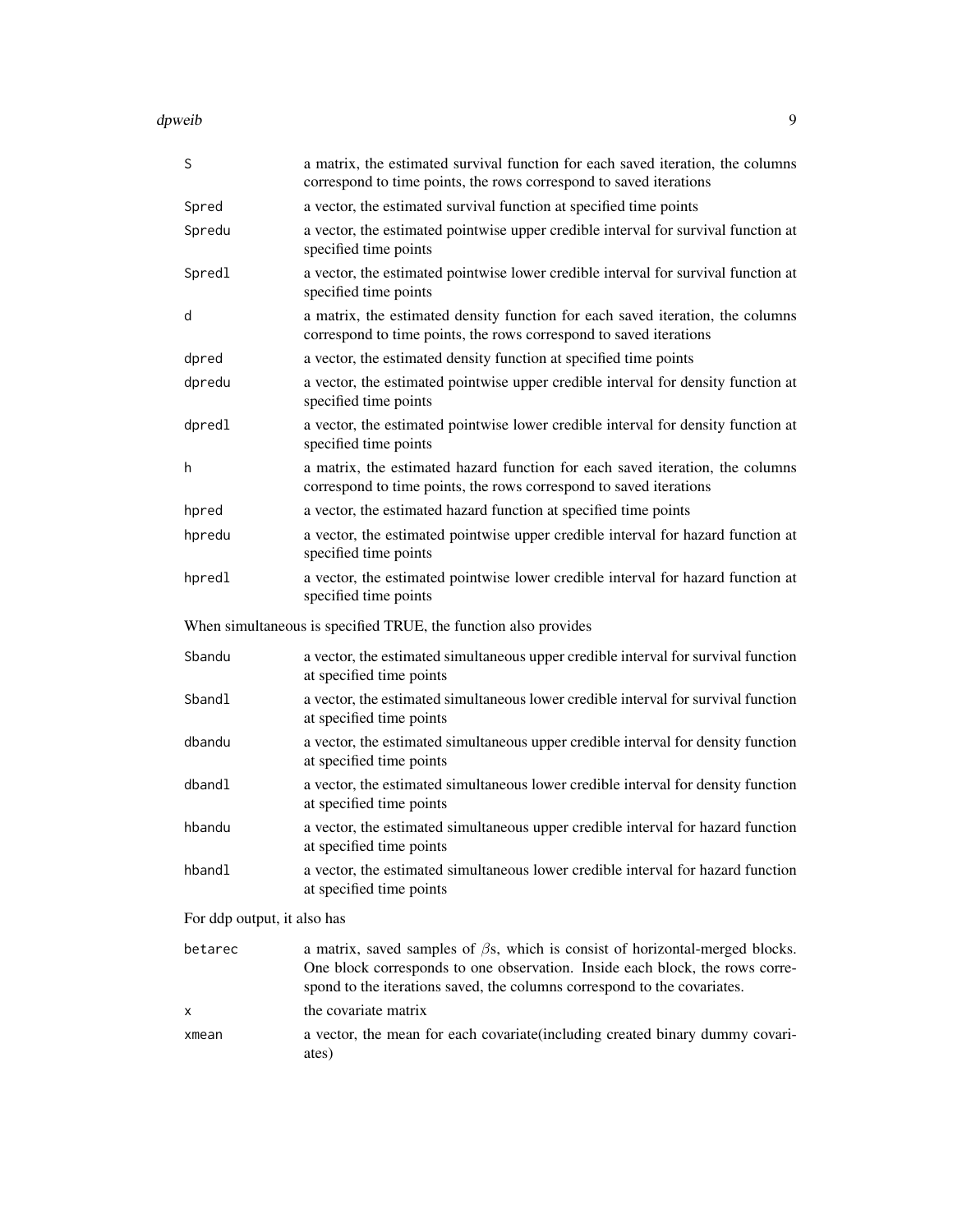| xsd           | a vector, the standized deviation for each covariate, if the covariate is binary,<br>then it is set to be 0.5. (including created binary dummy covariates)                                                    |
|---------------|---------------------------------------------------------------------------------------------------------------------------------------------------------------------------------------------------------------|
| xscale        | The matrix used to scale log hazard ratio                                                                                                                                                                     |
| loghr         | a matrix, the estimated log hazard ratio for each saved iteration, the columns<br>correspond to time points, the rows correspond to saved iterations                                                          |
| loghr.est     | a vector, the estimated log hazard ratio at specified time points                                                                                                                                             |
| loghru        | a vector, the estimated pointwise upper credible interval for log hazard ratio at<br>specified time points                                                                                                    |
| loghrl        | a vector, the estimated pointwise lower credible interval for log hazard ratio at<br>specified time points                                                                                                    |
| indicator     | a vector, whether a covariate is binary                                                                                                                                                                       |
| covnames      | a vector, the names of covariates                                                                                                                                                                             |
|               | When simultaneous is specified TRUE, the function also provides                                                                                                                                               |
| loghrbandu    | a vector, the estimated simultaneous upper credible interval for log hazard ratio<br>at specified time points                                                                                                 |
| loghrbandl    | a vector, the estimated simultaneous lower credible interval for log hazard ratio<br>at specified time points                                                                                                 |
|               | For competing risks data, dpweib can generate two classes of output, dpmcomp and ddpcomp, for<br>data with and without covariate separately. They both have                                                   |
| alpharec1     | a matrix, saved samples of $\alpha_1$ s, the rows correspond to the iterations saved, the<br>columns correspond to the observations                                                                           |
| lambdarec1    | a matrix, saved samples of $\lambda_1$ s, the rows correspond to the iterations saved, the<br>columns correspond to the observations                                                                          |
| lambda0rec1   | a matrix, saved samples of $\lambda_{01}$ s, the rows correspond to the iterations saved, the<br>columns correspond to the observations                                                                       |
| lambdascaled1 | a matrix, saved samples of $\lambda_1$ s under 0 to 10 scale, the rows correspond to the<br>iterations saved, the columns correspond to the observations, only useful for the<br>resumption of MCMC iteration |
| alpharec2     | a matrix, saved samples of $\alpha_2$ s, the rows correspond to the iterations saved, the<br>columns correspond to the observations                                                                           |
| lambdarec2    | a matrix, saved samples of $\lambda_2$ s, the rows correspond to the iterations saved, the<br>columns correspond to the observations                                                                          |
| lambda0rec2   | a matrix, saved samples of $\lambda_{02}$ s, the rows correspond to the iterations saved, the<br>columns correspond to the observations                                                                       |

- lambdascaled2 a matrix, saved samples of  $\lambda_2$ s under 0 to 10 scale, the rows correspond to the iterations saved, the columns correspond to the observations, only useful for the resumption of MCMC iteration
- prec a matrix, saved samples of  $p$ , the rows correspond to the iterations saved, the columns correspond to the observations

t the observed time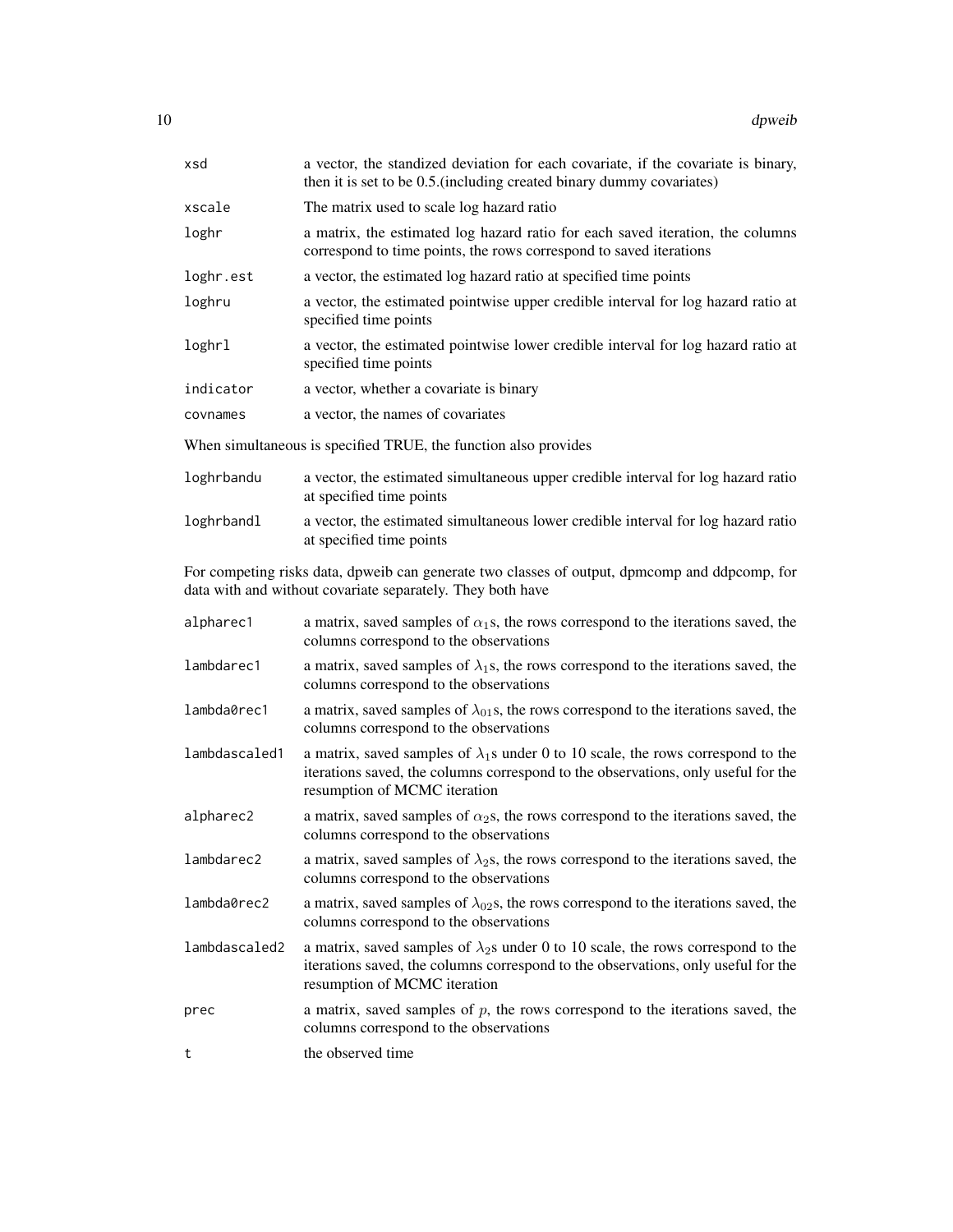#### dpweib 11 and 12 and 12 and 12 and 12 and 12 and 12 and 12 and 12 and 12 and 12 and 12 and 12 and 12 and 12 and 12 and 12 and 12 and 12 and 12 and 12 and 12 and 12 and 12 and 12 and 12 and 12 and 12 and 12 and 12 and 12 an

| event                      | the event indicator                                                                                                                                                                 |  |  |  |
|----------------------------|-------------------------------------------------------------------------------------------------------------------------------------------------------------------------------------|--|--|--|
| For dpmcomp output, it has |                                                                                                                                                                                     |  |  |  |
| CIF1                       | a matrix, the estimated cumulative incidence function for cause 1 for each saved<br>iteration, the columns correspond to time points, the rows correspond to saved<br>iterations    |  |  |  |
| CIF1.est                   | a vector, the estimated cumulative incidence function of cause 1 at specified time<br>points                                                                                        |  |  |  |
| CIF1u                      | a vector, the estimated pointwise upper credible interval for cumulative inci-<br>dence function of cause 1 at specified time points                                                |  |  |  |
| CIF11                      | a vector, the estimated pointwise lower credible interval for cumulative inci-<br>dence function of cause 1 at specified time points                                                |  |  |  |
| d1                         | a matrix, the estimated subdistribution density function for cause 1 for each<br>saved iteration, the columns correspond to time points, the rows correspond to<br>saved iterations |  |  |  |
| d1.est                     | a vector, the estimated subdistribution density function of cause 1 at specified<br>time points                                                                                     |  |  |  |
| d1u                        | a vector, the estimated pointwise upper credible interval for subdistribution den-<br>sity function of cause 1 at specified time points                                             |  |  |  |
| d11                        | a vector, the estimated pointwise lower credible interval for subdistribution den-<br>sity function of cause 1 at specified time points                                             |  |  |  |
| h1                         | a matrix, the estimated subdistribution hazard function for cause 1 at specified<br>time points, the columns correspond to time points, the rows correspond to saved<br>iterations  |  |  |  |
| h1.est                     | a vector, the estimated subdistribution hazard function of cause 1 at specified<br>time points                                                                                      |  |  |  |
| h1u                        | a vector, the estimated pointwise upper credible interval for subdistribution haz-<br>ard function of cause 1 at specified time points                                              |  |  |  |
| h11                        | a vector, the estimated pointwise lower credible interval for subdistribution haz-<br>ard function of cause 1 at specified time points                                              |  |  |  |
| CIF <sub>2</sub>           | a matrix, the estimated cumulative incidence function for cause 2 for each saved<br>iteration, the columns correspond to time points, the rows correspond to saved<br>iterations    |  |  |  |
| CIF2.est                   | a vector, the estimated cumulative incidence function of cause 2 at specified time<br>points                                                                                        |  |  |  |
| CIF2u                      | a vector, the estimated pointwise upper credible interval for cumulative inci-<br>dence function of cause 2 at specified time points                                                |  |  |  |
| CIF21                      | a vector, the estimated pointwise lower credible interval for cumulative inci-<br>dence function of cause 2 at specified time points                                                |  |  |  |
| d <sub>2</sub>             | a matrix, the estimated subdistribution density function for cause 2 for each<br>saved iteration, the columns correspond to time points, the rows correspond to<br>saved iterations |  |  |  |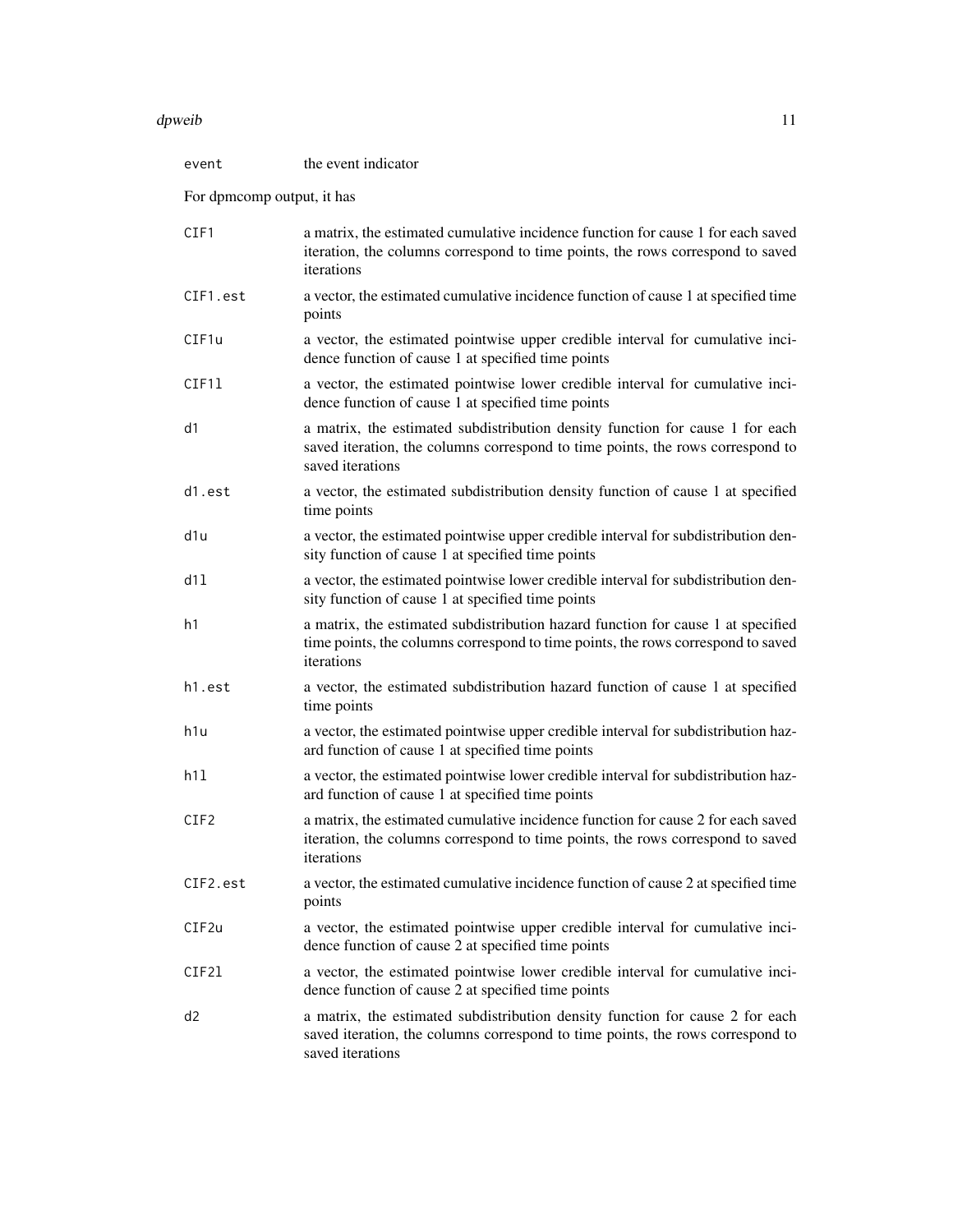| d2.est               | a vector, the estimated subdistribution density function of cause 2 at specified<br>time points                                                                                    |
|----------------------|------------------------------------------------------------------------------------------------------------------------------------------------------------------------------------|
| d2u                  | a vector, the estimated pointwise upper credible interval for subdistribution den-<br>sity function of cause 2 at specified time points                                            |
| d21                  | a vector, the estimated pointwise lower credible interval for subdistribution den-<br>sity function of cause 2 at specified time points                                            |
| h2                   | a matrix, the estimated subdistribution hazard function for cause 2 for each saved<br>iteration, the columns correspond to time points, the rows correspond to saved<br>iterations |
| h2.est               | a vector, the estimated subdistribution hazard function of cause 2 at specified<br>time points                                                                                     |
| h2u                  | a vector, the estimated pointwise upper credible interval for subdistribution haz-<br>ard function of cause 2 at specified time points                                             |
| h2l                  | a vector, the estimated pointwise lower credible interval for subdistribution haz-<br>ard function of cause 2 at specified time points                                             |
|                      | When simultaneous is specified TRUE, the function also provides                                                                                                                    |
| CIF1bandu            | a vector, the estimated simultaneous upper credible interval for cumulative inci-<br>dence function of cause 1 at specified time points                                            |
| CIF1bandl            | a vector, the estimated simultaneous lower credible interval for cumulative inci-<br>dence function of cause 1 at specified time points                                            |
| d1bandu              | a vector, the estimated simultaneous upper credible interval for subdistribution<br>density function of cause 1 at specified time points                                           |
| d1bandl              | a vector, the estimated simultaneous lower credible interval for subdistribution<br>density function of cause 1 at specified time points                                           |
| h1bandu              | a vector, the estimated simultaneous upper credible interval for subdistribution<br>hazard function of cause 1 at specified time points                                            |
| h1bandl              | a vector, the estimated simultaneous lower credible interval for subdistribution<br>hazard function of cause 1 at specified time points                                            |
| CIF2bandu            | a vector, the estimated simultaneous upper credible interval for cumulative inci-<br>dence function of cause 2 at specified time points                                            |
| CIF2bandl            | a vector, the estimated simultaneous lower credible interval for cumulative inci-<br>dence function of cause 2 at specified time points                                            |
| d2bandu              | a vector, the estimated simultaneous upper credible interval for subdistribution<br>density function of cause 2 at specified time points                                           |
| d2bandl              | a vector, the estimated simultaneous lower credible interval for subdistribution<br>density function of cause 2 at specified time points                                           |
| h <sub>2</sub> bandu | a vector, the estimated simultaneous upper credible interval for subdistribution<br>hazard function of cause 2 at specified time points                                            |
| h2bandl              | a vector, the estimated simultaneous lower credible interval for subdistribution<br>hazard function of cause 2 at specified time points                                            |

For ddpcomp output, it also has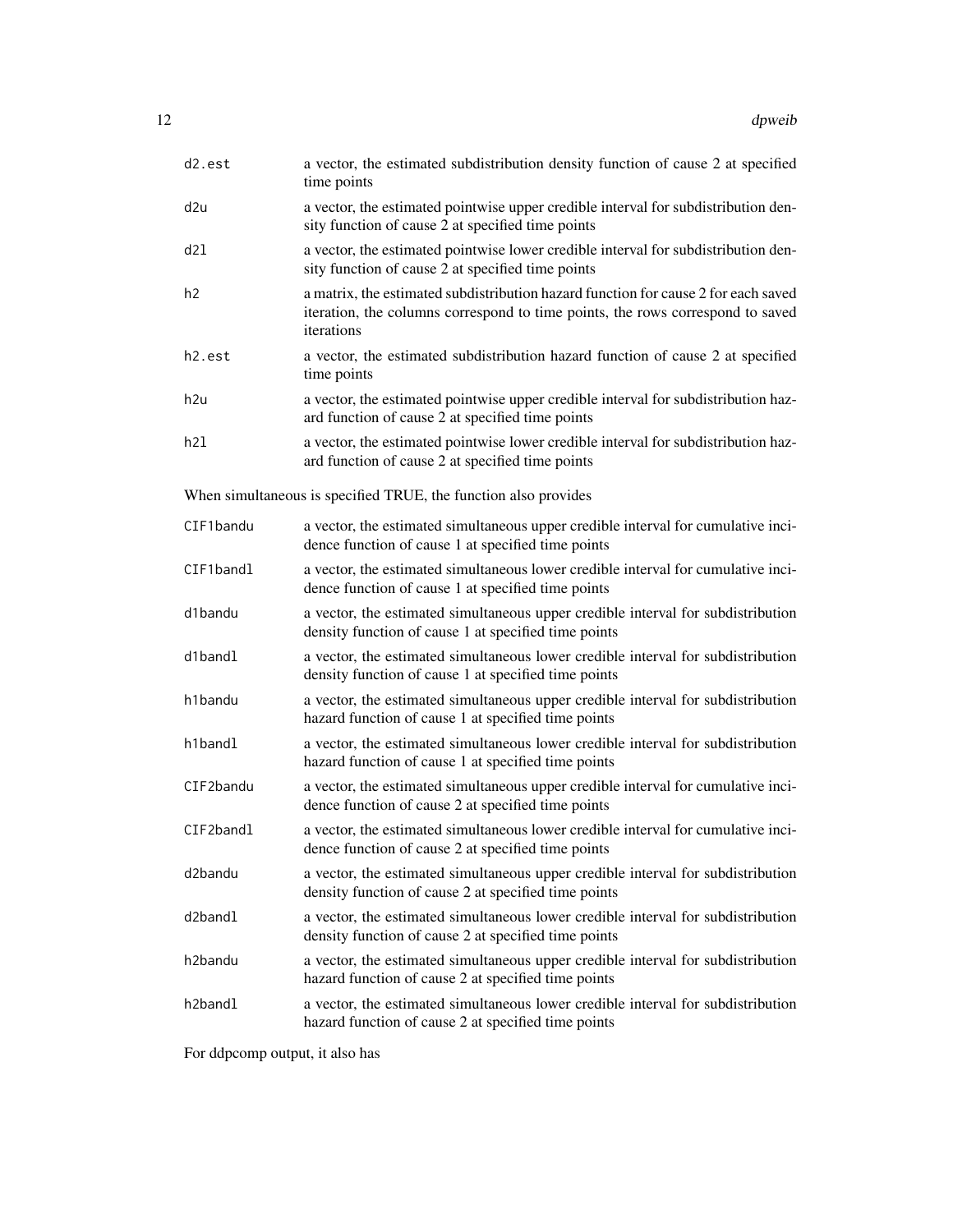#### dpweib 13

| betarec1   | a matrix, saved samples of $\beta_1$ s, which is consist of horizontal-merged blocks.<br>One block corresponds to one observation. Inside each block, the rows corre-<br>spond to the iterations saved, the columns correspond to the covariates. |  |  |
|------------|---------------------------------------------------------------------------------------------------------------------------------------------------------------------------------------------------------------------------------------------------|--|--|
| betarec2   | a matrix, saved samples of $\beta_2$ s, which is consist of horizontal-merged blocks.<br>One block corresponds to one observation. Inside each block, the rows corre-<br>spond to the iterations saved, the columns correspond to the covariates. |  |  |
| xmean      | a vector, the mean for each covariate (including created dummy covariates)                                                                                                                                                                        |  |  |
| xsd        | a vector, the standized deviation for each covariate, if the covariate is binary,<br>then it is set to be 0.5(including created dummy covariates).                                                                                                |  |  |
| X          | the covariate matrix                                                                                                                                                                                                                              |  |  |
| xscale     | The matrix used to scale log hazard ratio                                                                                                                                                                                                         |  |  |
| covnames   | a vector, the names of covariates                                                                                                                                                                                                                 |  |  |
| loghr.est  | the estimated log subdistribution hazard ratio at specified time points for cause<br>1                                                                                                                                                            |  |  |
| loghru     | the estimated pointwise upper credible interval for log subdistribution hazard<br>ratio at specified time points for cause 1                                                                                                                      |  |  |
| loghrl     | the estimated pointwise lower credible interval for log subdistribution hazard<br>ratio at specified time points for cause 1                                                                                                                      |  |  |
| indicator  | a vector, whether a covariate is binary                                                                                                                                                                                                           |  |  |
|            | When simultaneous is specified TRUE, the function also provides                                                                                                                                                                                   |  |  |
| loghrbandu | a vector, the estimated simultaneous upper credible interval for log subdistribu-<br>tion hazard ratio at specified time points                                                                                                                   |  |  |
| loghrbandl | a vector, the estimated simultaneous lower credible interval for log subdistribu-<br>tion hazard ratio at specified time points                                                                                                                   |  |  |
|            |                                                                                                                                                                                                                                                   |  |  |

#### Source

Gilks,W.R. and Best,N.G. and Tan,K.K.C. (1995) Adaptive rejection Metropolis sampling within Gibbs sampling, *Applied Statistics*, 455-472

Neal,R.M (2000) Markov chain sampling methods for Dirichlet process mixture models,*Journal of computational and graphical statistics*, 9, Num 2, 249-265

Kottas,A. (2006) Nonparametric Bayesian survival analysis using mixtures of Weibull distributions, *Journal of Statistical Planning and Inference*, 136, Num 3, 578-596

Shi,Y. and Martens,M. and Banerjee,A. and Laud,P. (2017) Low Information Omnibus Priors for Dirichlet Process Mixture Models(Manuscript)

Shi,Y. and Laud,P. and Neuner,J (2017) A Dependent Dirichlet Process Model for Time-to-event Data (Manuscript)

Shi,Y. and Laud,P. and Neuner,J (2017) A Dependent Dirichlet Process Model for Competing Risks Data with an Application to a Breast Cancer Study (Manuscript)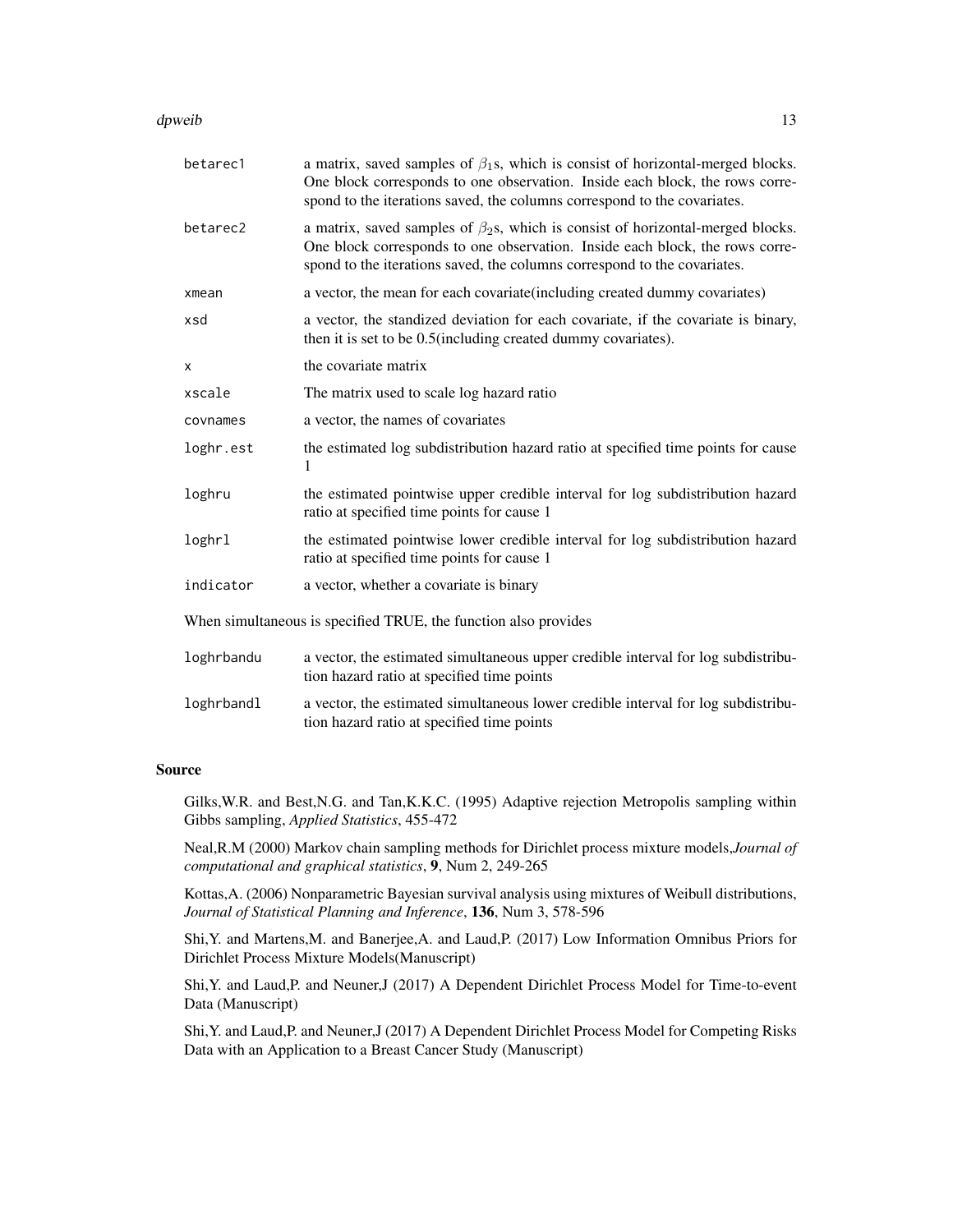14 degree of the contract of the contract of the contract of the contract of the contract of the contract of the contract of the contract of the contract of the contract of the contract of the contract of the contract of t

#### Examples

```
## Not run:
library("DPWeibull")
#example for no regression data without competing risks
p < -0.8mu1<-0mu2<-1.2sigma1 <- sqrt(0.25)
sigma2 <- sqrt(0.02)
npts<-200
index<-rbinom(npts,1,p)
x.orig<-ifelse(index,rlnorm(npts,mu1,sigma1),rlnorm(npts,mu2,sigma2))
tl<-x.orig
tr<-x.orig
event<-rep(1,npts)
y<-cbind(tl,tr,event)
result<-dpweib(y~1)
summary(result)
plot(result)
##################################################################
# example for regression data without competing risks
library("DPWeibull")
rweib<-function(n,alpha,lambda)
{
(-log(runif(n))/lambda)^(1/alpha)
}
npts<-400
x1<-rnorm(npts)
x2<-rnorm(npts)
x<-cbind(x1,x2)
lambdagen<-exp(0.2*x1+0.2*x2)
x.orig<-1:npts
for(i in 1:npts){
x.orig[i]<-rweib(1,3,lambdagen[i])
}
tl<-x.orig
tr<-x.orig
event<-rep(1,npts)
xpred<-matrix(c(0,0),ncol=2)
time < -(1:40)/20y<-cbind(tl,tr,event)
data<-data.frame(y=y,x1=x1,x2=x2)
result<-dpweib(y~x1+x2, data, quantile(x.orig,0.95),predtime=time, comp=FALSE)
plot(result,,simultaneous=TRUE)
summary(result)
predresult<-predict(result,xpred)
plot(predresult)
summary(predresult)
```
#######################################################################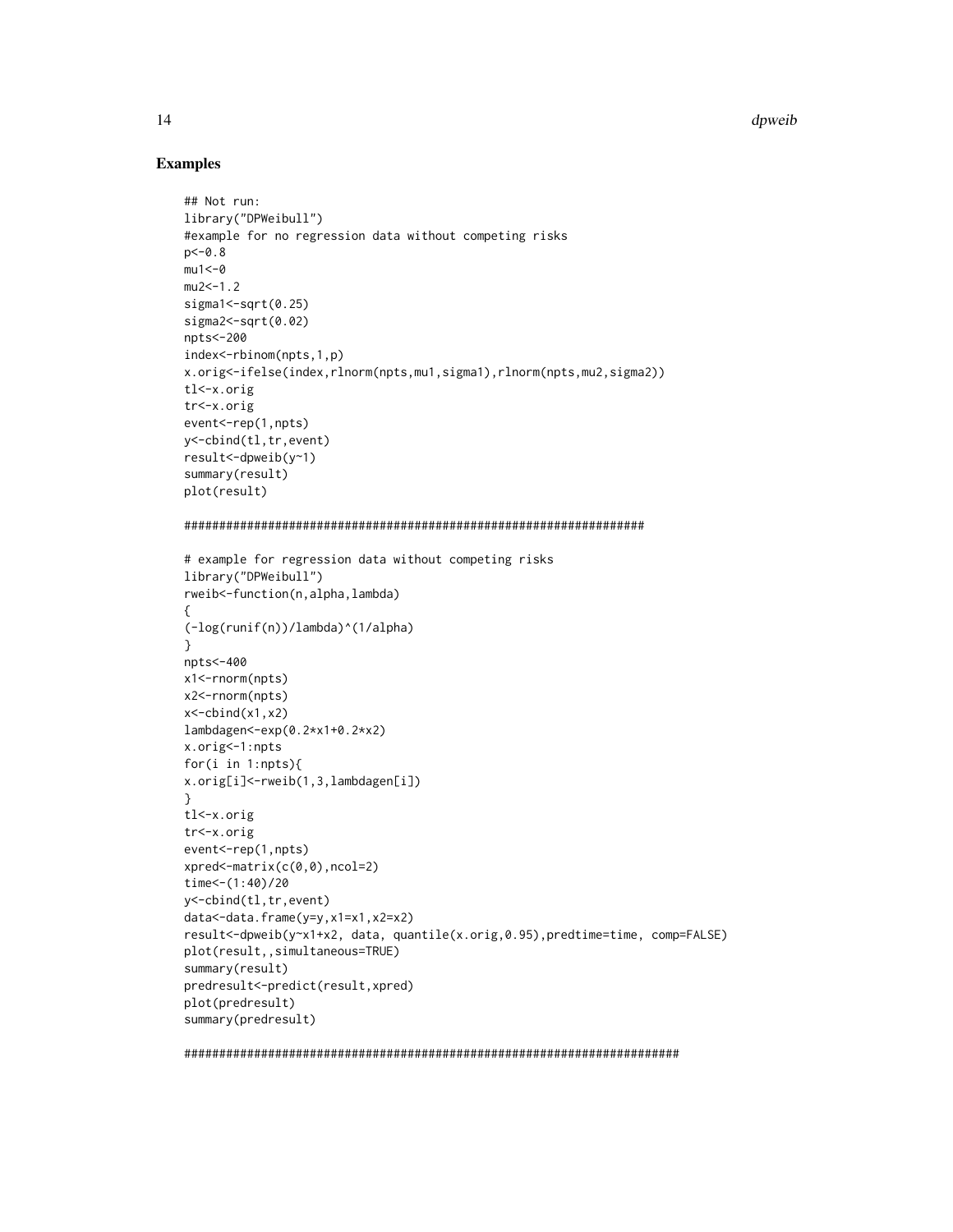#### dpweib 15

```
#competing risks model without covariates
library("DPWeibull")
npts<-200
p<-0.8
u1<-runif(npts)
c < - ifelse(u1 < p, 1, 2)
r1 < -1r2<-1
a < -0b < -2.2u2<-runif(npts)
t<-ifelse(c==1,-log(1-u2)/r1,-log(1-u2)/r2)
u3<-runif(npts,a,b)
c<-ifelse(u3<t,0,c)
t<-ifelse(c==0,u3,t)
times<-(1:50)/50*2.5
y<-cbind(t,c)
result<-dpweib(y~1,predtime=times,burnin=2000,iteration=2000)
summary(result)
plot(result)
result<-continue(result,simultaneous=TRUE,burnin=2000,iteration=2000)
summary(result)
plot(result)
############################################################################
#competing risks data with factor covariates
library("DPWeibull")
npts<-400
x1<-rbinom(npts,1,0.5)
x2<-rbinom(npts,1,0.5)
x<-cbind(x1,x2)
beta1<-c(-1,1)beta2<-c(2,-2)
alphagen1<-2
alphagen2<-0.7
lambdagen1<-exp(-6)
lambdagen2<-exp(-2)
inverseweib<-function(u,alpha,lambda){
  (-log(1-u)/lambda)^(1/alpha)
}
zbeta1<-x %*% beta1
zbeta2<-x %*% beta2
p<-0.8
p1<-1-(1-p)^exp(zbeta1)
u2<-runif(npts)
G1<-1/p*(1-(1-u2*p1)^exp(-zbeta1))
G2<-1-(1-u2)^exp(-zbeta2)
t1<-inverseweib(G1,alphagen1,lambdagen1)
t2<-inverseweib(G2,alphagen2,lambdagen2)
u1<-runif(npts)
c<-ifelse(u1<p1,1,2)
```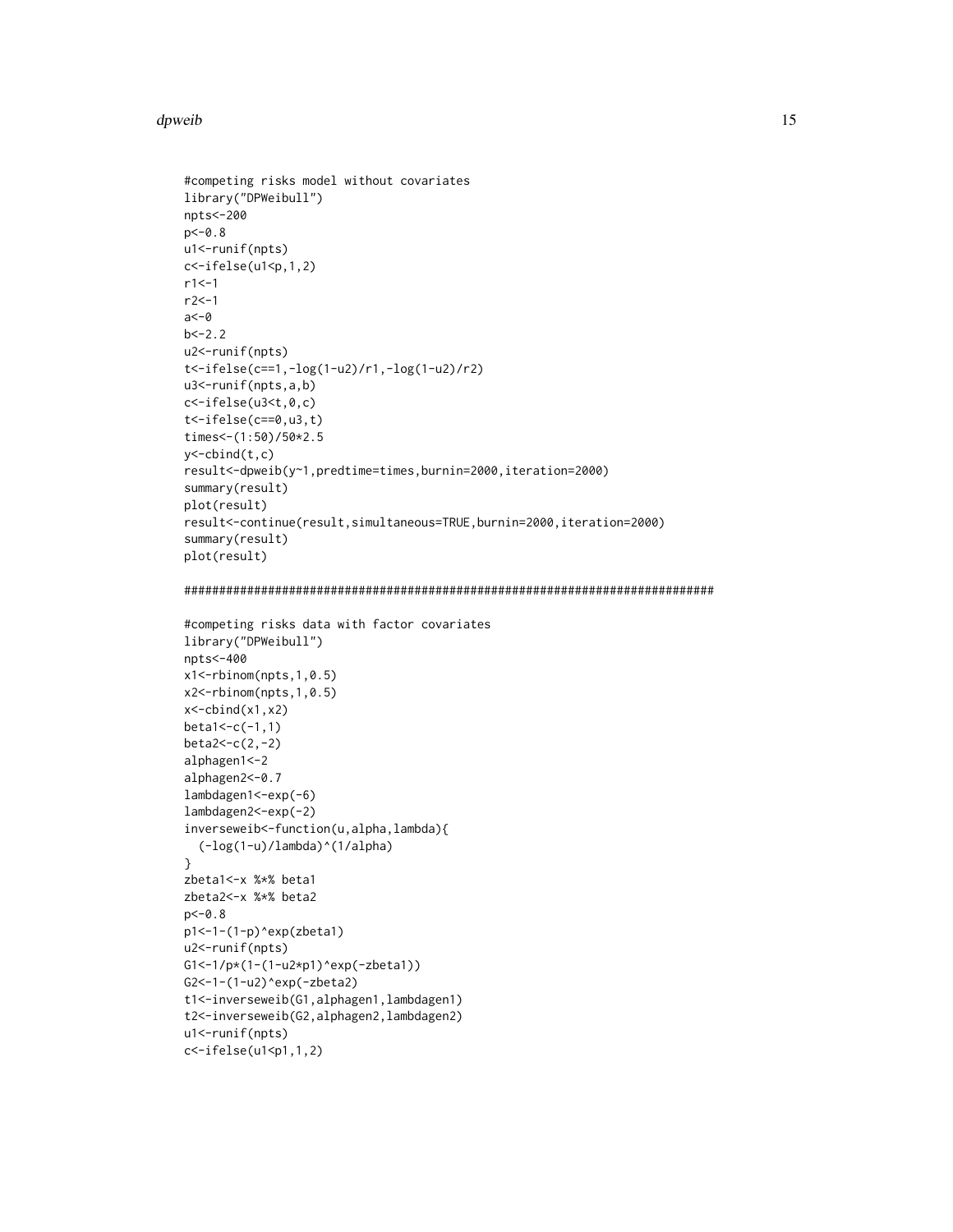```
t<-ifelse(c==1,t1,t2)
cens<-runif(npts,0,200)
event<-ifelse(t<cens,c,0)
time<-ifelse(c==0,cens,t)
x1<-ifelse(x1==1,"good","bad")
x2<-ifelse(x2==1,"good","bad")
x2pred<-factor(rep(c("good","bad"),times=2))
x1pred<-factor(c("good","good","bad","bad"))
xpred<-cbind(x1pred,x2pred)
y<-cbind(time,event)
result<-dpweib(y~factor(x1)+factor(x2),predtime=(1:50)*2)
summary(result)
plot(result)
newresult<-predict(result,xpred)
summary(newresult)
plot(newresult)
## End(Not run)
```
normwrapper *A wrapper for the DPdensity function using LIO prior*

#### Description

A wrapper for the DPdensity function from the R package DPpackage. This wrapper automatically uses the Low Information Omnibus prior in generating a posterior density sample for a Dirichlet mixture of Gaussians distributions.

### Usage

```
normwrapper(y,y50=NULL,y95=NULL,mcmc=list(nburn = 1000,
nsave = 1000, nskip = 10, ndisplay = 100),ngrid=1000,grid=NULL)
```
#### **Arguments**

| y     | A vector or matrix giving the data from which the density estimate is to be<br>computed.                                                                                                                                                                                                                                                                                                                                                                                                                         |
|-------|------------------------------------------------------------------------------------------------------------------------------------------------------------------------------------------------------------------------------------------------------------------------------------------------------------------------------------------------------------------------------------------------------------------------------------------------------------------------------------------------------------------|
| y50   | A vector of specified medians of coordinates the data generating distribution.                                                                                                                                                                                                                                                                                                                                                                                                                                   |
| y95   | A vector of specified 95th percentiles of coordinates of the data generating dis-<br>tribution.                                                                                                                                                                                                                                                                                                                                                                                                                  |
| mcmc  | A list giving the MCMC parameters. The list must include the following in-<br>tegers: nburn giving the number of burn-in scans (the default value is 1000),<br>nskip giving the thinning interval (the default value is 10), nsave giving the total<br>number of scans (the default value is 1000), and ndisplay giving the number of<br>saved scans to be displayed on screen (the function reports on the screen when<br>every not is expected by iterations have been carried out. The default value is 100). |
| ngrid | Number of grid points where the density estimate is evaluated. This is only used<br>if the dimension of y is lower or equal to 2. The default value is 1000.                                                                                                                                                                                                                                                                                                                                                     |

<span id="page-15-0"></span>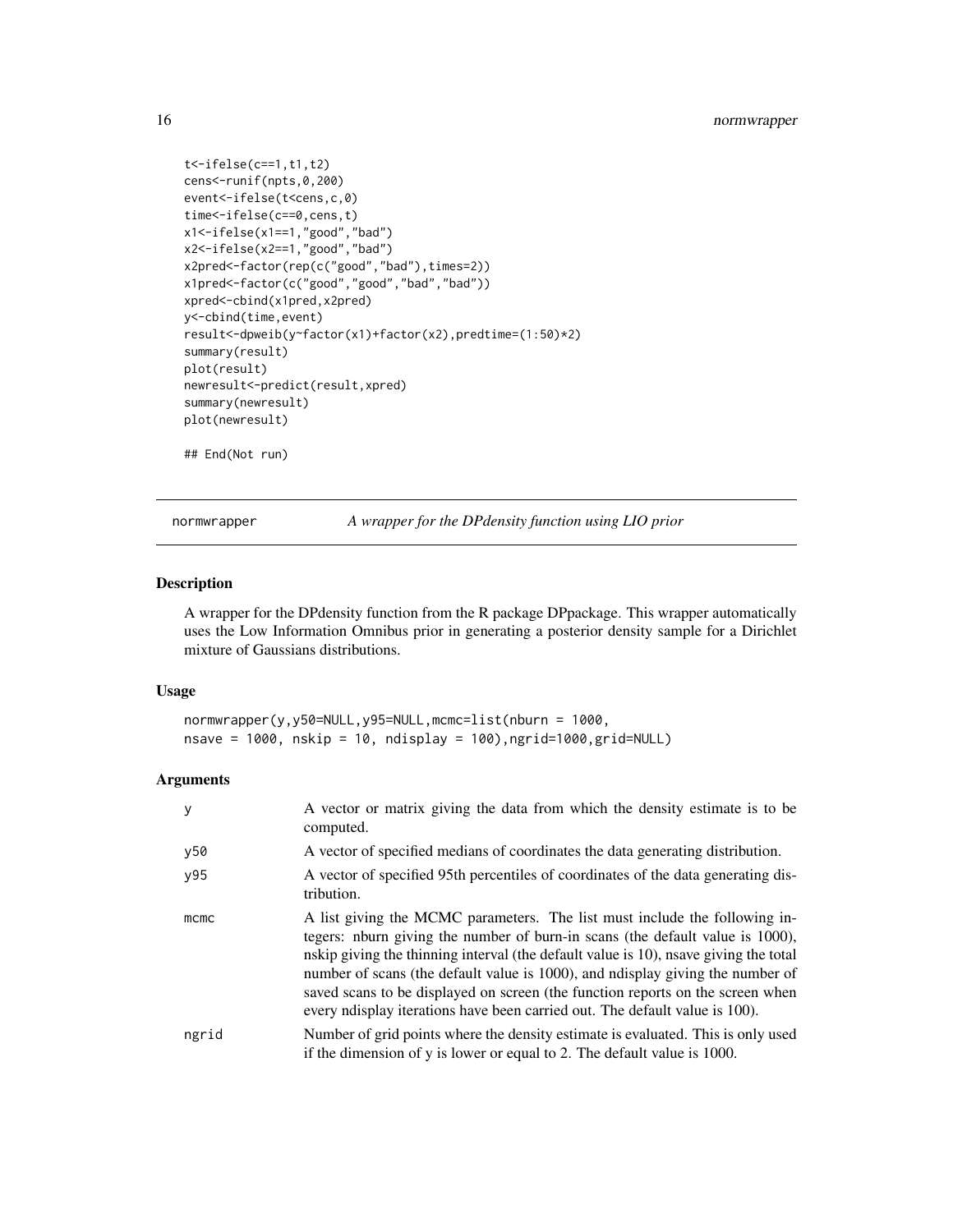grid Matrix of dimension ngrid\*nvar of grid points where the density estimate is evaluated. This is only used if the dimension of y is lower or equal to 2. The default value is NULL, under which the grid is chosen according to the range of the data.

## Details

This generic function fits a Dirichlet process mixture of Gaussians model for density estimation (Escobar and West, 1995). Using estimates for the medians m and 95th percentiles c of coordinates of the data's distribution, the original data is rescaled as  $z_i = 2 \, Diag(c)^{-1} (y_i - m)$ . Then, we fit the Gaussian DPM model

$$
\mathbf{z}_{i}|\boldsymbol{\mu}_{i}, \mathbf{T}_{i} \sim No(\boldsymbol{\mu}_{i}, \mathbf{T}_{i}),\n(\boldsymbol{\mu}_{i}, \mathbf{T}_{i})|G \sim G,\nG|G_{0} \sim DP(\nu, G_{0}),\nG_{0}|\lambda, \Psi = NowVi(\mathbf{m}_{\mu}, \lambda, k_{T}, \Psi),\n\lambda \sim Ga(a_{\lambda}, b_{\lambda}),\n\Psi \sim Wi(k_{\psi}, \mathbf{W}_{\psi}),\n\nu \sim Ga(a_{\nu}, b_{\nu}),
$$

where  $No(m, U)$  denotes a normal distribution with mean **m** and precision matrix U,  $Ga(a, b)$ denotes a Gamma distribution with shape parameter a and rate parameter b,  $Wi(k, W)$  denotes a Wishart distribution with degrees of freedom k and rate matrix W (expectation  $kW^{-1}$ ), and  $Now i(m, \lambda, k, \Psi)$  denotes a Normal-Wishart distribution with location m, precision factor  $\lambda$ , degrees of freedom k, and rate matrix W. The LIO prior specifies the hyperparameters as  $m_{\mu} =$  $0, k_T = p + 2, a_\lambda = 3/2, b_\lambda = v^2/2, k_\psi = p$ , and  $W_\psi = pI$ , where  $v^2 = 100p(n-1)/[n \chi^2_{p,0.99}]$ and  $p = dim y_i$ . Details of this choice of prior are provided in our forthcoming paper (Shi et al., 2017).

#### Value

An object of class "DPdensity", whose elements include:

| У                    | Data set used for estimation                                   |
|----------------------|----------------------------------------------------------------|
| mcmc                 | List of MCMC parameters                                        |
| save.state\$randsave |                                                                |
|                      | Matrix containing MCMC samples of cluster parameters           |
| grid1                | First coordinates of points at which the density is estimated  |
| grid2                | Second coordinates of points at which the density is estimated |
| dens                 | Density estimates at points in grid                            |
| fun1                 | Marginal density estimates at points in grid1                  |
| fun <sub>2</sub>     | Marginal density estimates at points in grid2                  |
|                      |                                                                |

Since Jara's DPdensity function generates the MCMC samples, the DPdensity object contains many other elements that we have left unmodified. Interpretation of these elements might differ from that in the original function due to the rescaling process performed in the wrapper.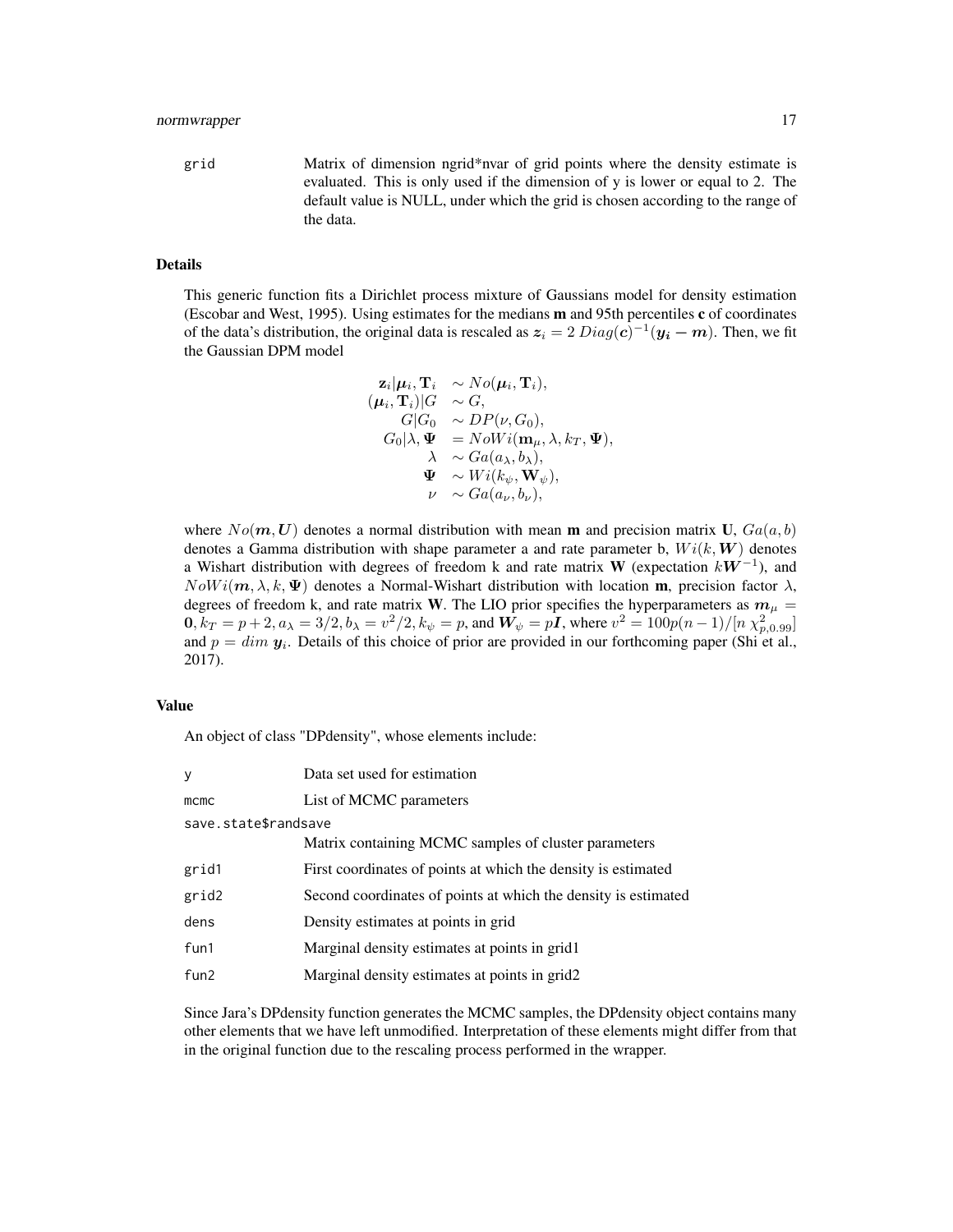#### Source

Escobar,M.D. and West,M. (1995) Bayesian density estimation and inference using mixtures, *Journal of the American Statistical Association* 90 Num 430, 577–588

Jara,A. and Hanson,T.E. and Quintana,F.A. and Muller,P. and Rosner,G.L.(2011) DPpackage: Bayesian semi-and nonparametric modeling in R, *Journal of Statistical Software* 40 Num 5, 1

Shi,Y. and Martens,M. and Banerjee,A. and Laud,P. (2017) Low Information Omnibus Priors for Dirichlet Process Mixture Models(Manuscript)

#### Examples

```
## Not run:
library(DPWeibull)
# Scalar data from gamma(2,1)
n < -200y <- rgamma(n,2,1)
# Specify percentiles
fit \leq normwrapper(y=y,y50=1,y95=4)
plot(fit$dens~fit$grid1,xlim=c(0,8),type="l")
curve(dgamma(x,2),xlim=c(0,8),lty=2,add=TRUE)
rug(y)
############################################################################
# Bivariate t / normal mixture
library(mvtnorm)
df1 <- Inf
mu1 < -c(2,0)T1 < -3*solve(maxrix(c(1,1,1,4),nrow=2))df2 < -5mu2 < -c(0, 0)T2 <- (df2-2)/df2*matrix(c(1,0,0,1),c(2,2))
n < -400ratio <-0.5n1 <- rbinom(1,n,ratio)
n2 < - n - n1Y1 <- rmvt(n1,df=df1,sigma=solve(T1),delta=mu1)
Y2 <- rmvt(n2,df=df2,sigma=solve(T2),delta=mu2)
Y \leftarrow \text{rbind}(Y1, Y2)# MCMC settings
nburn = 1000
nsave = 1000
nskip = <math>0</math>ndisplay = 1000
mcmc = list(nburn=nburn,nsave=nsave,nskip=nskip,ndisplay=ndisplay)
ngrid <- 1000
```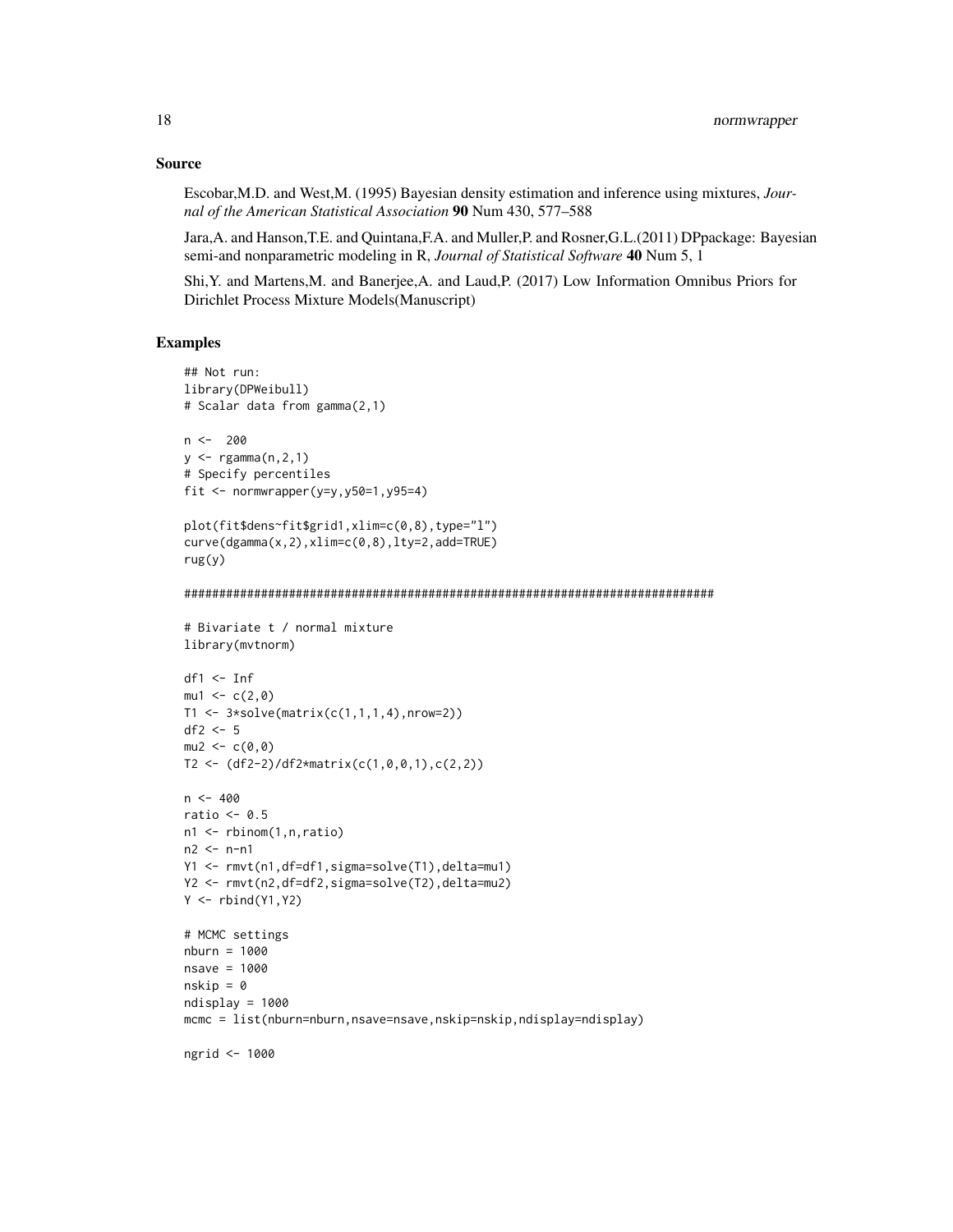## normwrapper 19

```
mesh1 <- 7/100;
mesh2 <- 6/100
grid <- cbind(seq(-3,4,mesh1),seq(-3,3,mesh2))
# Use sample percentiles
fit <- normwrapper(y=Y,mcmc=mcmc,ngrid=ngrid,grid=grid)
image(x=fit$grid1,y=fit$grid2,z=fit$dens,col=terrain.colors(12))
contour(x=fit$grid1,y=fit$grid2,z=fit$dens,add=TRUE)
y50 < -c(0, 0)y95 \leftarrow c(3,3)# Specify percentiles
fit2 <- normwrapper(y=Y,y50=y50,y95=y95,mcmc=mcmc,ngrid=ngrid,grid=grid)
image(x=fit2$grid1,y=fit2$grid2,z=fit2$dens,col=terrain.colors(12))
contour(x=fit2$grid1,y=fit2$grid2,z=fit2$dens,add=TRUE)
############################################################################
# Air quality data, a real data example
set.seed(13)
data("airquality")
Y <- cbind(airquality$Ozone,airquality$Solar.R)
Y <- Y[!is.na(rowSums(Y)),]
n \leftarrow nrow(Y)p \le -2# MCMC settings
nburn <- 1000
nsave <- 1000
nskip <- 0
ndisplay <- 1000
mcmc <- list(nburn=nburn,nsave=nsave,nskip=nskip,ndisplay=ndisplay)
ngrid <- 10000
grid <- NULL
# Use sample percentiles
fit <- normwrapper(y=Y,mcmc=mcmc,ngrid=ngrid,grid=grid)
# Scatter plot
plot(Y[,2]\gamma Y[,1], cex = 0.5, xlab = "Ozone (parts per billion)",ylab = "Solar radiation (Langleys)")
# Contour plot of bivariate density
image(x=fit$grid1,y=fit$grid2,z=fit$dens,col=terrain.colors(12),
      xlab = "Ozone (parts per billion)",
      ylab = "Solar radiation (Langleys)",main = "Density estimate")
contour(x=fit$grid1,y=fit$grid2,z=fit$dens,add=TRUE)
# Marginal density plots
plot(fit$fun1~fit$grid1,type="l",xlab = "Ozone (parts per billion)",
```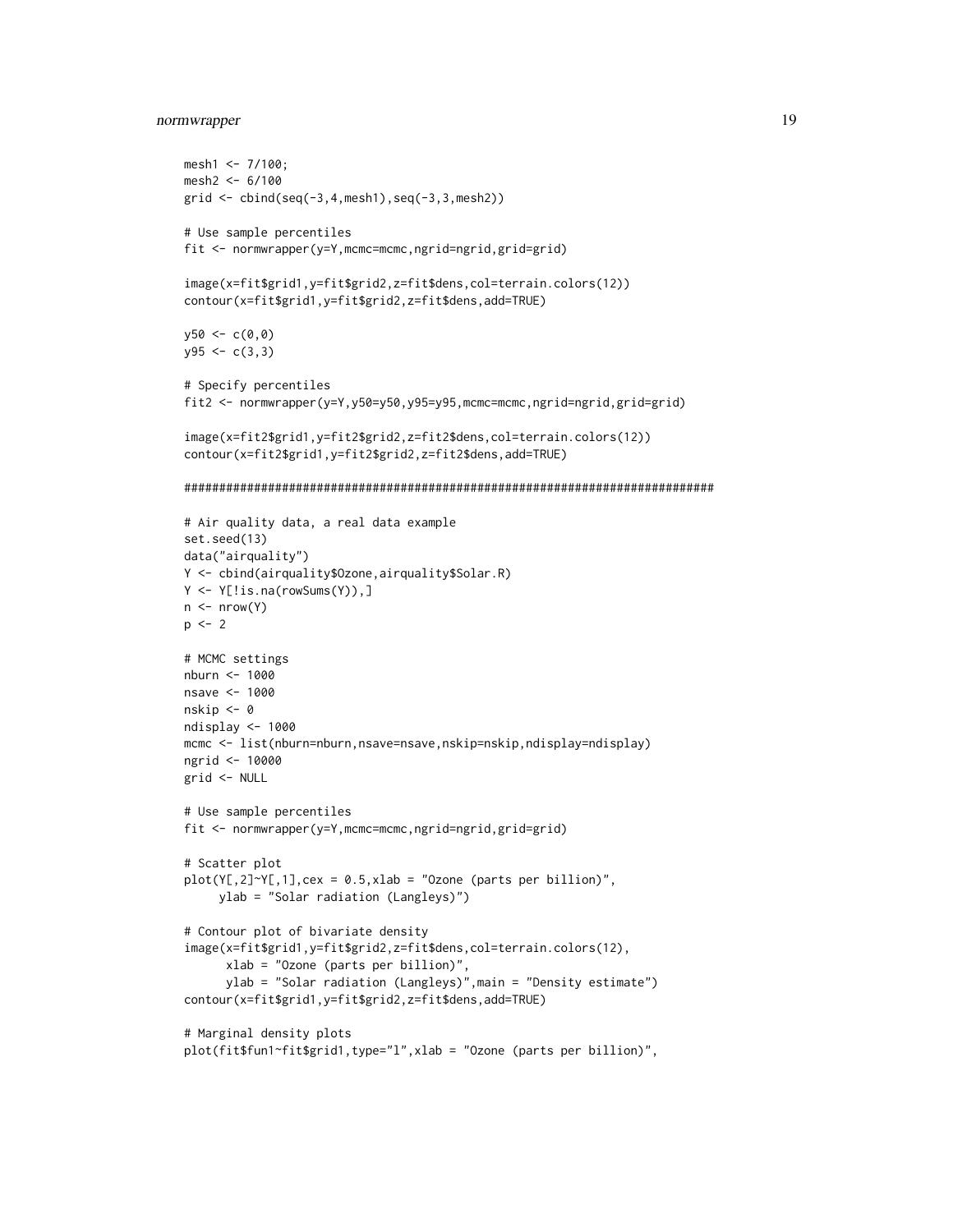<span id="page-19-0"></span>20 plot.ddpcomp

```
ylab = "Density",main = "Marginal density estimate")
plot(fit$fun2~fit$grid2,type="l",xlab = "Solar radiation (Langleys)",
    ylab = "Density",main = "Marginal density estimate")
## End(Not run)
```
plot.ddp *plot estimated log hazard ratio functions from an object of class ddp.*

## Description

plot estimated log hazard ratio functions with credible intervals from an object of class ddp.

#### Usage

```
## S3 method for class 'ddp'
plot(x,simultaneous=FALSE, exp=FALSE, ...)
```
#### Arguments

| x.                      | Output an object of class ddp                                               |
|-------------------------|-----------------------------------------------------------------------------|
| simultaneous            | Plot simultaneous credible intervals or not. The default is FALSE.          |
| exp                     | Plot hazard ratio (TRUE) or log hazard ratio (FALSE). The default is FALSE. |
| $\cdot$ $\cdot$ $\cdot$ | Arguments to be passed to method                                            |

#### Value

plot estimated log hazard ratio functions from an object of class ddp.

plot.ddpcomp *plot estimated log subdistribution hazard ratio functions for cause 1 from an object of class ddpcomp.*

## Description

plot estimated log subdistribution hazard ratio functions with credible intervals for cause 1 from an object of class ddpcomp.

#### Usage

```
## S3 method for class 'ddpcomp'
plot(x,simultaneous=FALSE,exp=FALSE,...)
```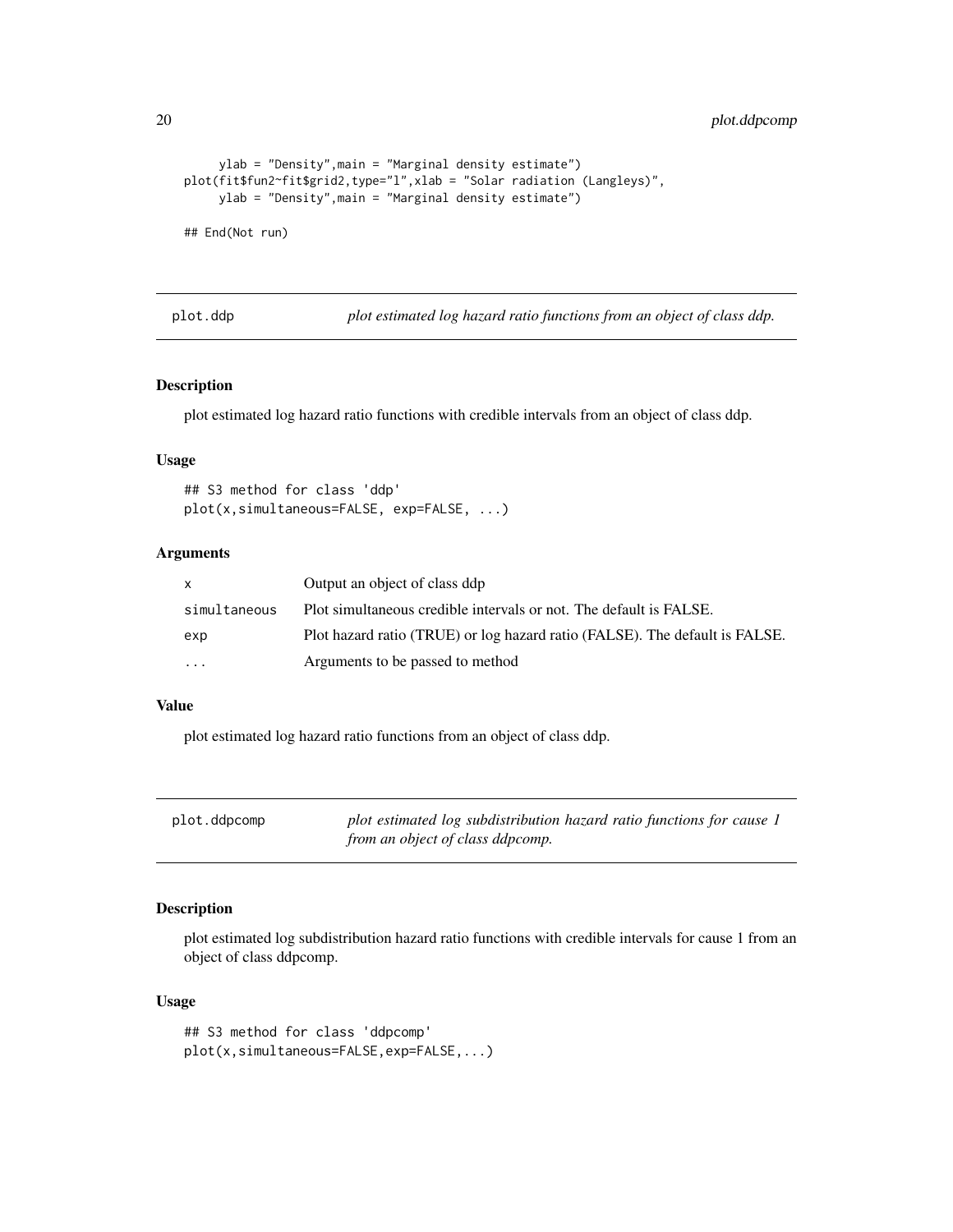#### <span id="page-20-0"></span>plot.dpm 21

## Arguments

|              | Output an object of class ddpcomp                                           |
|--------------|-----------------------------------------------------------------------------|
| simultaneous | Plot simultaneous credible intervals or not. The default is FALSE.          |
| exp          | Plot hazard ratio (TRUE) or log hazard ratio (FALSE). The default is FALSE. |
| $\cdots$     | Arguments to be passed to method                                            |

#### Value

plot estimated log subdistribution hazard ratio functions for cause 1 from an object of class ddpcomp.

| plot.dpm |            | plot estimated survival/density/hazard functions from an object of |  |  |  |
|----------|------------|--------------------------------------------------------------------|--|--|--|
|          | class dpm. |                                                                    |  |  |  |

## Description

plot estimated survival/density/hazard functions with credible intervals from an object of class dpm.

## Usage

```
## S3 method for class 'dpm'
plot(x,simultaneous=FALSE,...)
```
## Arguments

|                         | Output an object of class dpm                                      |
|-------------------------|--------------------------------------------------------------------|
| simultaneous            | Plot simultaneous credible intervals or not. The default is FALSE. |
| $\cdot$ $\cdot$ $\cdot$ | Arguments to be passed to method                                   |

#### Value

plot estimated survival/density/hazard functions from an object of class dpm.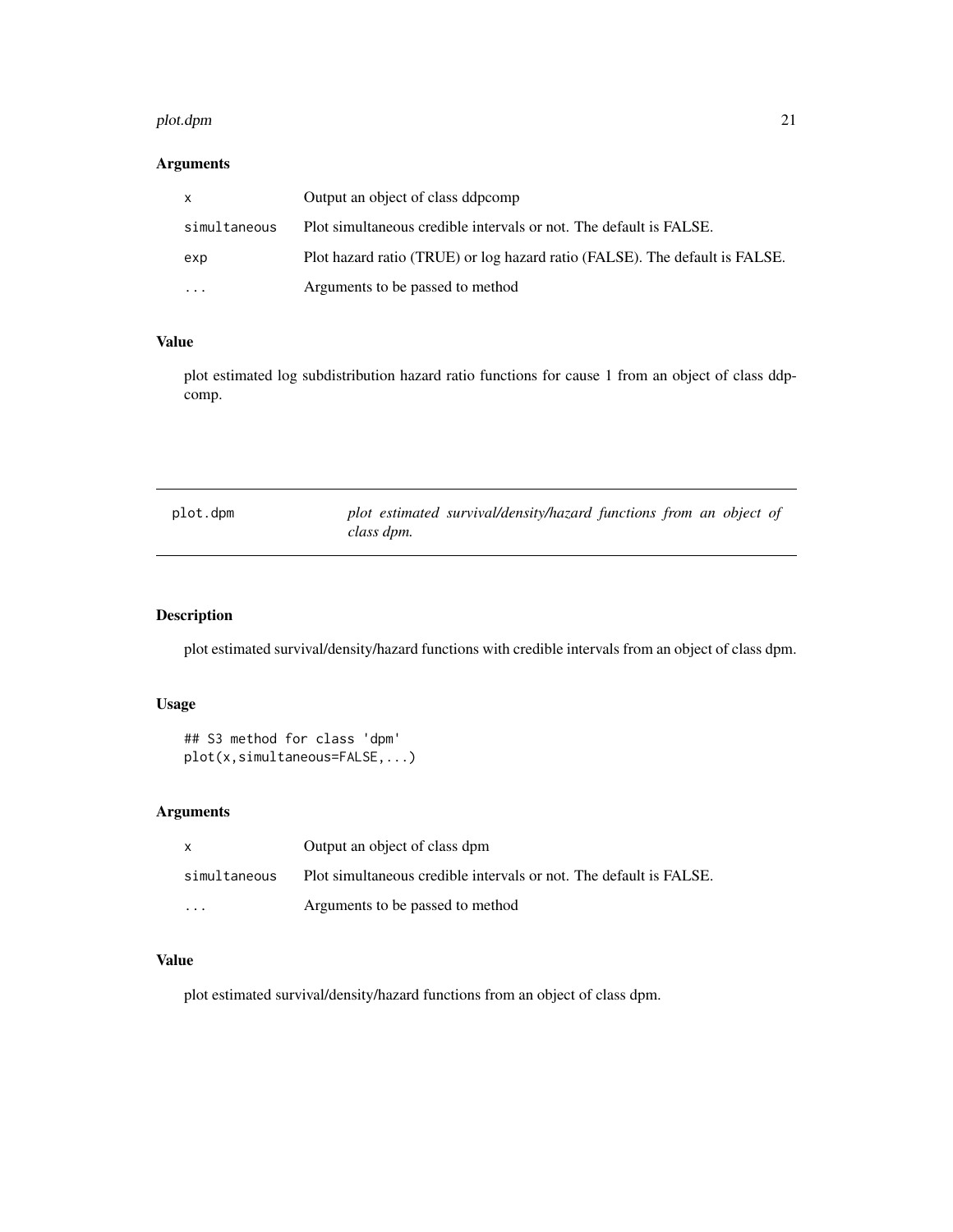<span id="page-21-0"></span>

plot estimated cumulative incidence/ subdistribution density/ subdistribution hazard functions with credible intervals from an object of class dpmcomp.

#### Usage

## S3 method for class 'dpmcomp' plot(x,simultaneous=FALSE,...)

#### Arguments

| $\mathsf{x}$ | Output an object of class dpmcomp                                  |
|--------------|--------------------------------------------------------------------|
| simultaneous | Plot simultaneous credible intervals or not. The default is FALSE. |
| .            | Arguments to be passed to method                                   |

## Value

plot estimated cumulative incidence/ subdistribution density/ subdistribution hazard functions from an object of class dpm.

| plot.predddp | plot estimated survival/density/hazard functions from an object of |  |  |  |
|--------------|--------------------------------------------------------------------|--|--|--|
|              | class predddp.                                                     |  |  |  |

## Description

plot estimated survival/density/hazard functions with credible intervals from an object of class predddp.

#### Usage

## S3 method for class 'predddp' plot(x,...)

#### Arguments

|          | Output an object of class predddp |
|----------|-----------------------------------|
| $\cdots$ | Arguments to be passed to method  |

## Value

plot estimated survival/density/hazard functions from an object of class predddp.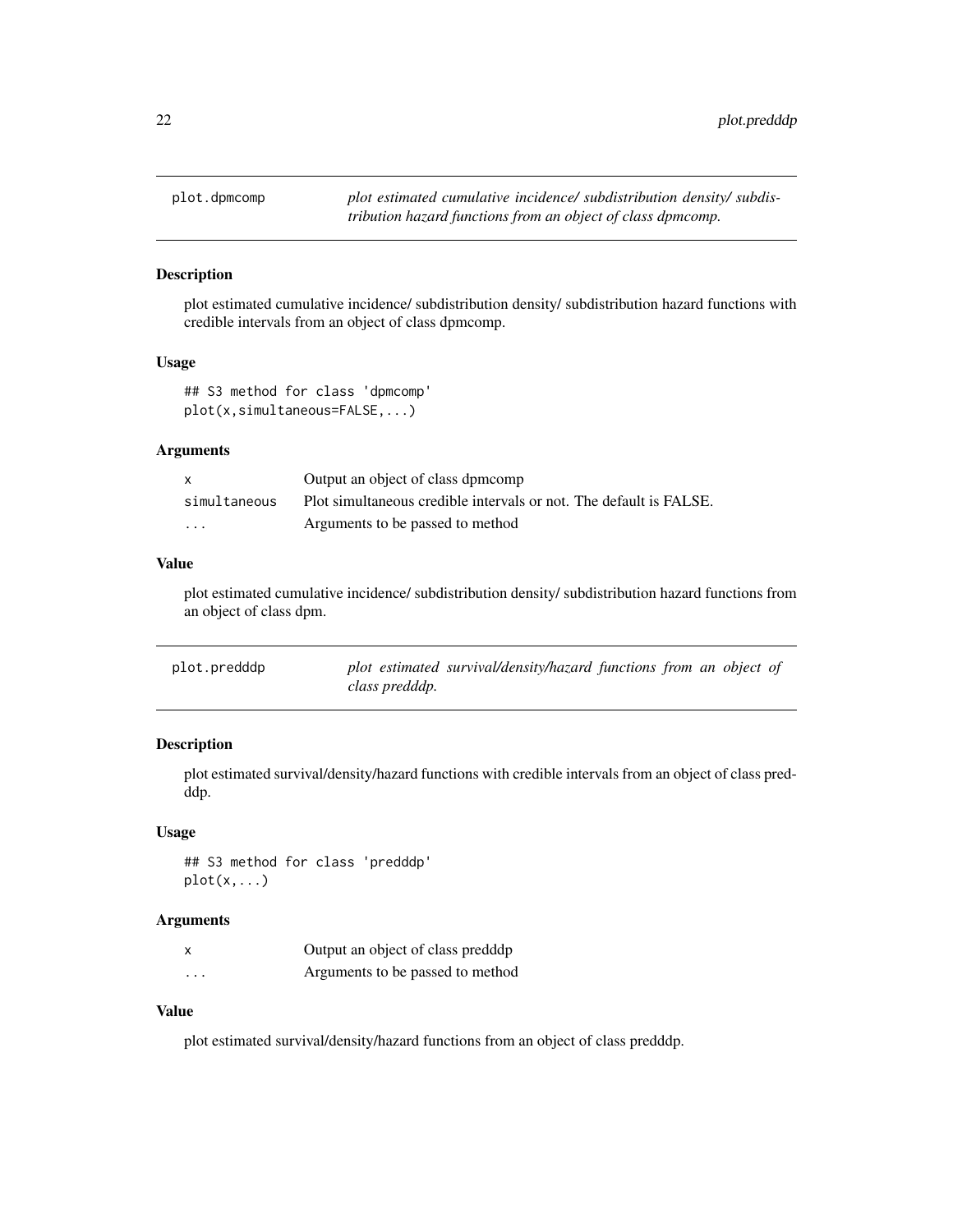<span id="page-22-0"></span>

| plot.predddpcomp | plot estimated cumulative incidence function/subdistribution density/ |
|------------------|-----------------------------------------------------------------------|
|                  | subdistribution hazard functions of cause 1 from an object of class   |
|                  | <i>predddpcomp.</i>                                                   |

plot estimated cumulative incidence function/ subdistribution density/ subdistribution hazard functions with credible intervals of cause 1 from an object of class predddpcomp.

#### Usage

## S3 method for class 'predddpcomp' plot(x,...)

#### Arguments

|   | Output an object of class predddpcomp |
|---|---------------------------------------|
| . | Arguments to be passed to method      |

#### Value

plot estimated cumulative incidence function/ subdistribution density/ subdistribution hazard functions of cause 1 from an object of class predddpcomp.

| predict.ddp | generate predictions for dependent Dirichlet process Weibull model |
|-------------|--------------------------------------------------------------------|
|             | data without competing risks.                                      |

#### Description

generate predictions for dependent Dirichlet process Weibull model data without competing risks.

#### Usage

```
## S3 method for class 'ddp'
predict(object,xpred,alpha=0.05,tpred=NULL,...)
```
#### Arguments

| object    | Output from dpweib, must be ddpcomp class                                                                                                                                     |
|-----------|-------------------------------------------------------------------------------------------------------------------------------------------------------------------------------|
| xpred     | The new covariates for predictions                                                                                                                                            |
| tpred     | The time points where the predictions are made. If is not given by the user, it<br>will use the time points where the log hazard ratios are calculated in dpweib<br>function. |
| alpha     | $1-\alpha$ is the probability for constructing credible intervals. The default $\alpha$ is 0.05.                                                                              |
| $\ddotsc$ | Arguments to be passed to method                                                                                                                                              |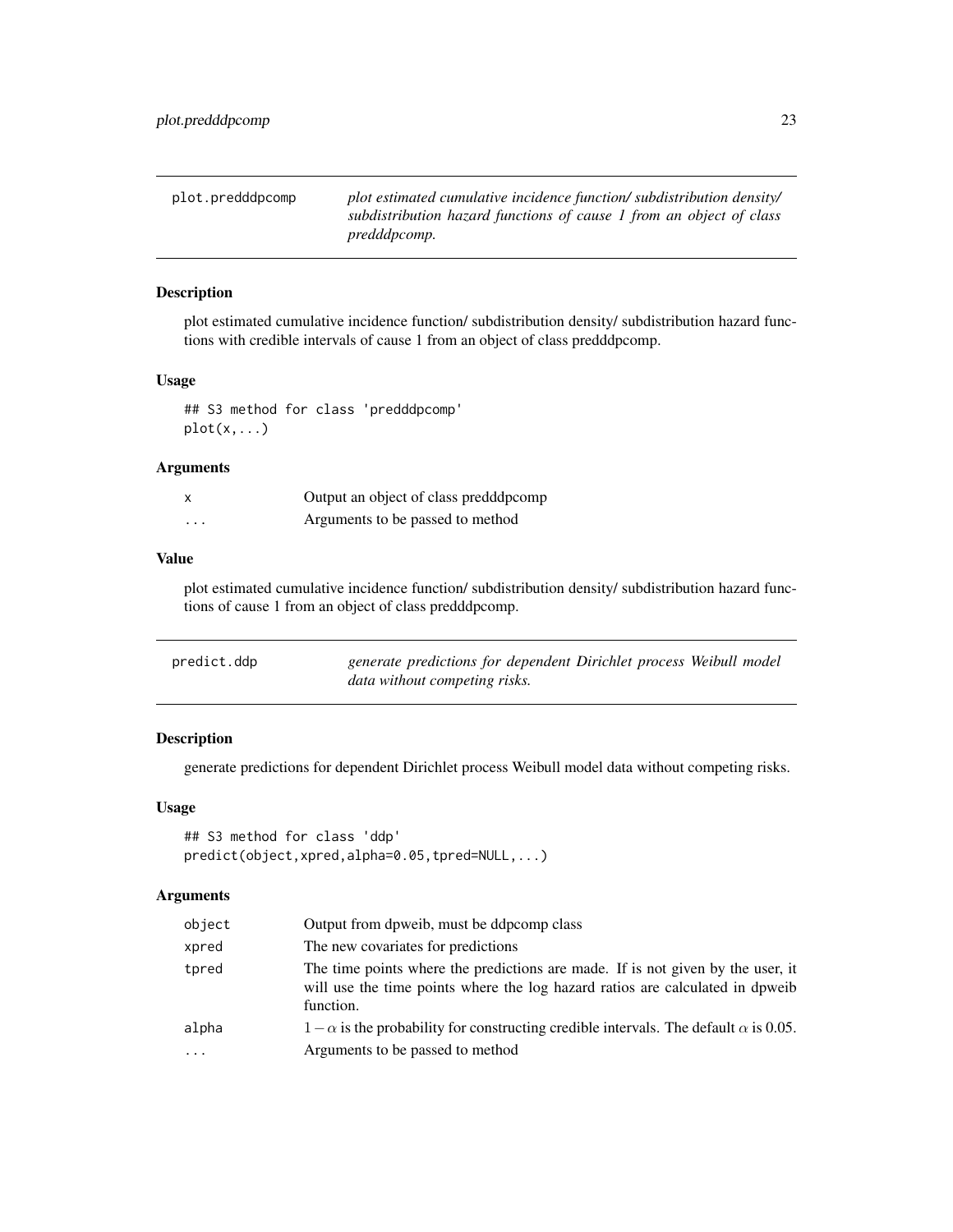## <span id="page-23-0"></span>Value

| tpred  | The time points where the predictions are made.                                                                                                                                                             |
|--------|-------------------------------------------------------------------------------------------------------------------------------------------------------------------------------------------------------------|
| alpha  | $1 - \alpha$ is the probability for constructing credible intervals.                                                                                                                                        |
| Spred  | A matrix, the estimated survival for new covariates. Each row corresponds to a<br>covariate configuration. Each column corresponds to a time point.                                                         |
| Spredu | A matrix, the estimated upper pointwise credible interval of the survival func-<br>tions for new covariates. Each row corresponds to a covariate configuration.<br>Each column corresponds to a time point. |
| Spredl | A matrix, the estimated lower pointwise credible interval of the survival func-<br>tions for new covariates. Each row corresponds to a covariate configuration.<br>Each column corresponds to a time point. |
| dpred  | A matrix, the estimated density for new covariates. Each row corresponds to a<br>covariate configuration. Each column corresponds to a time point.                                                          |
| dpredu | A matrix, the estimated upper pointwise credible interval of the density func-<br>tions for new covariates. Each row corresponds to a covariate configuration.<br>Each column corresponds to a time point.  |
| dpredl | A matrix, the estimated lower pointwise credible interval of the density func-<br>tions for new covariates. Each row corresponds to a covariate configuration.<br>Each column corresponds to a time point.  |
| hpred  | A matrix, the estimated hazard for new covariates. Each row corresponds to a<br>covariate configuration. Each column corresponds to a time point.                                                           |
| hpredu | A matrix, the estimated upper pointwise credible interval of the hazard functions<br>for new covariates. Each row corresponds to a covariate configuration. Each<br>column corresponds to a time point.     |
| hpredl | A matrix, the estimated lower pointwise credible interval of the hazard functions<br>for new covariates. Each row corresponds to a covariate configuration. Each<br>column corresponds to a time point.     |
|        |                                                                                                                                                                                                             |

| predict.ddpcomp | generate predictions for dependent Dirichlet process Weibull model |  |
|-----------------|--------------------------------------------------------------------|--|
|                 | data with competing risks.                                         |  |

## Description

generate predictions for dependent Dirichlet process Weibull model data with competing risks.

## Usage

```
## S3 method for class 'ddpcomp'
predict(object,xpred,alpha=0.05,tpred=NULL,...)
```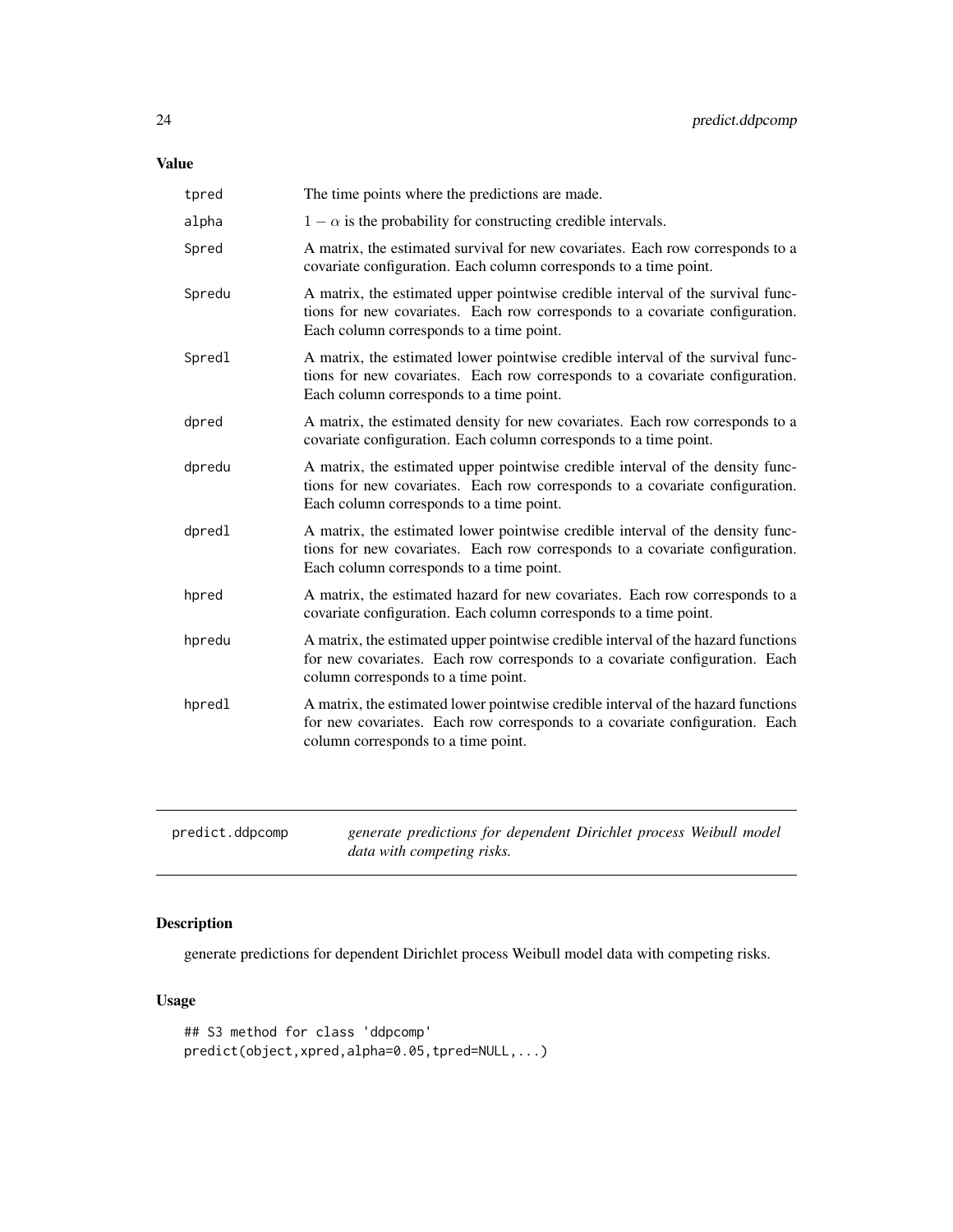## predict.ddpcomp 25

## Arguments

| object    | Output from dpweib, must be ddpcomp class                                                                                                                                     |
|-----------|-------------------------------------------------------------------------------------------------------------------------------------------------------------------------------|
| xpred     | The new covariates for predictions                                                                                                                                            |
| alpha     | $1 - \alpha$ is the probability for constructing credible intervals. The default $\alpha$ is 0.05.                                                                            |
| tpred     | The time points where the predictions are made. If is not given by the user, it<br>will use the time points where the log hazard ratios are calculated in dpweib<br>function. |
| $\ddotsc$ | Arguments to be passed to method                                                                                                                                              |

## Value

| tpred  | The time points where the predictions are made.                                                                                                                                                                                    |
|--------|------------------------------------------------------------------------------------------------------------------------------------------------------------------------------------------------------------------------------------|
| alpha  | $1 - \alpha$ is the probability for constructing credible intervals.                                                                                                                                                               |
| Fpred  | A matrix, the estimated cumulative incidence functions of cause 1 for new co-<br>variates. Each row corresponds to a covariate configuration. Each column cor-<br>responds to a time point.                                        |
| Fpredu | A matrix, the estimated upper pointwise credible interval of the cumulative in-<br>cidence functions of cause 1 for new covariates. Each row corresponds to a<br>covariate configuration. Each column corresponds to a time point. |
| Fpredl | A matrix, the estimated lower pointwise credible interval of the cumulative in-<br>cidence functions of cause 1 for new covariates. Each row corresponds to a<br>covariate configuration. Each column corresponds to a time point. |
| dpred  | A matrix, the estimated subdistribution density functions for new covariates.<br>Each row corresponds to a covariate configuration. Each column corresponds to<br>a time point.                                                    |
| dpredu | A matrix, the estimated upper pointwise credible interval of the subdistribution<br>density functions for new covariates. Each row corresponds to a covariate con-<br>figuration. Each column corresponds to a time point.         |
| dpredl | A matrix, the estimated lower pointwise credible interval of the subdistribution<br>density functions for new covariates. Each row corresponds to a covariate con-<br>figuration. Each column corresponds to a time point.         |
| hpred  | A matrix, the estimated subdistribution hazard functions for new covariates.<br>Each row corresponds to a covariate configuration. Each column corresponds<br>to a time point.                                                     |
| hpredu | A matrix, the estimated upper pointwise credible interval of the subdistribution<br>hazard functions for new covariates. Each row corresponds to a covariate con-<br>figuration. Each column corresponds to a time point.          |
| hpredl | A matrix, the estimated lower pointwise credible interval of the subdistribution<br>hazard functions for new covariates. Each row corresponds to a covariate con-<br>figuration. Each column corresponds to a time point.          |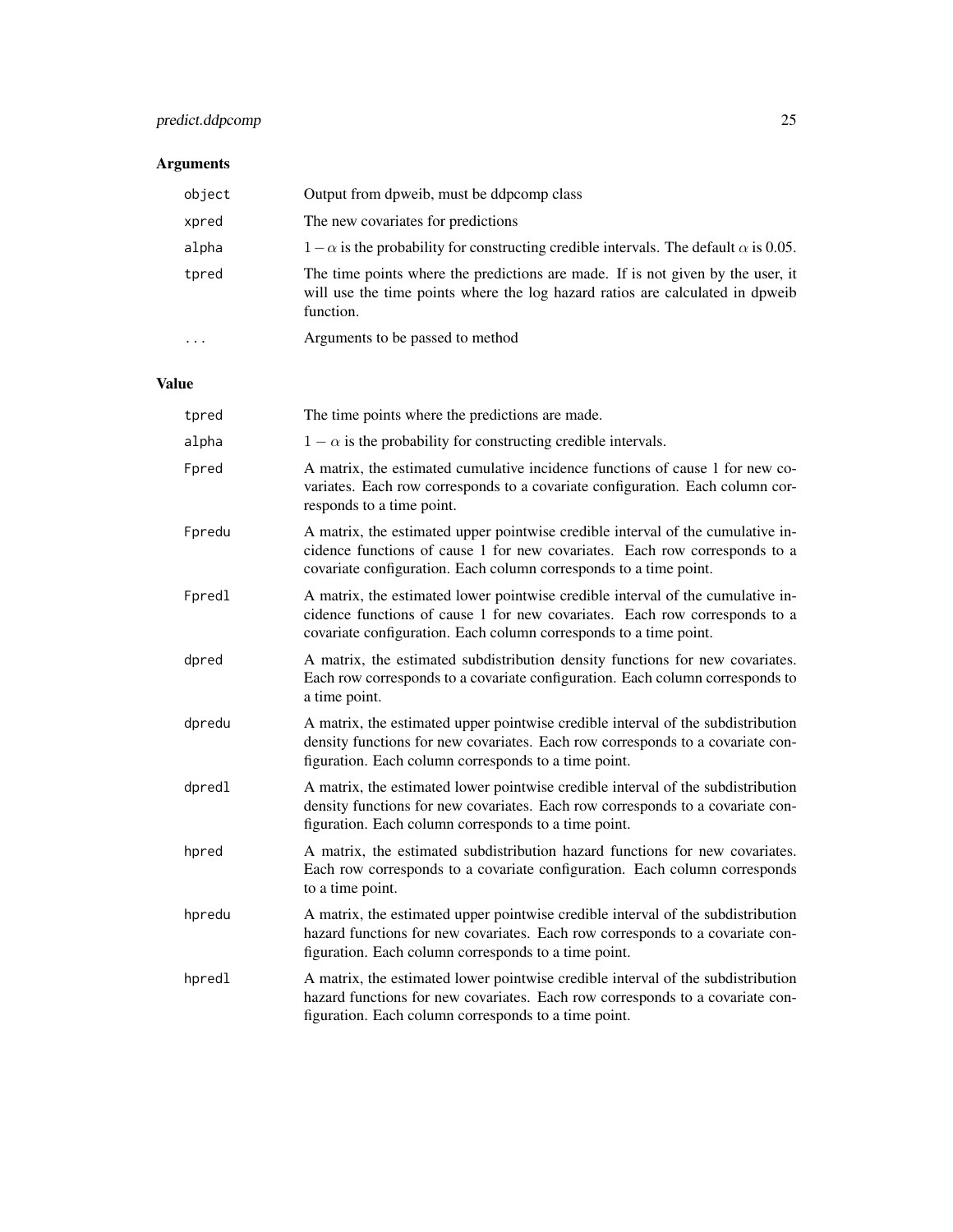<span id="page-25-0"></span>

generate estimated log hazard ratio and corresponding credible intervals of the dpweib output with ddp class at 4 time points (1/4, 1/2, 3/4 and 1 of high.pct).

#### Usage

## S3 method for class 'ddp' summary(object,...)

#### Arguments

| object  | Output from dpweib of ddp class  |
|---------|----------------------------------|
| $\cdot$ | Arguments to be passed to method |

#### Value

an object of class summary.ddp

summary.ddpcomp *generate summary of the dpweib output with ddpcomp class.*

## Description

generate estimated log subdistribution hazard ratio and the corresponding credible intervals of the dpweib output with ddpcomp class at 4 time points (1/4, 1/2, 3/4 and 1 of high.pct).

#### Usage

## S3 method for class 'ddpcomp' summary(object,...)

#### Arguments

| object   | Output from dpweib of ddpcomp class |
|----------|-------------------------------------|
| $\cdots$ | Arguments to be passed to method    |

#### Value

an object of class summary.ddpcomp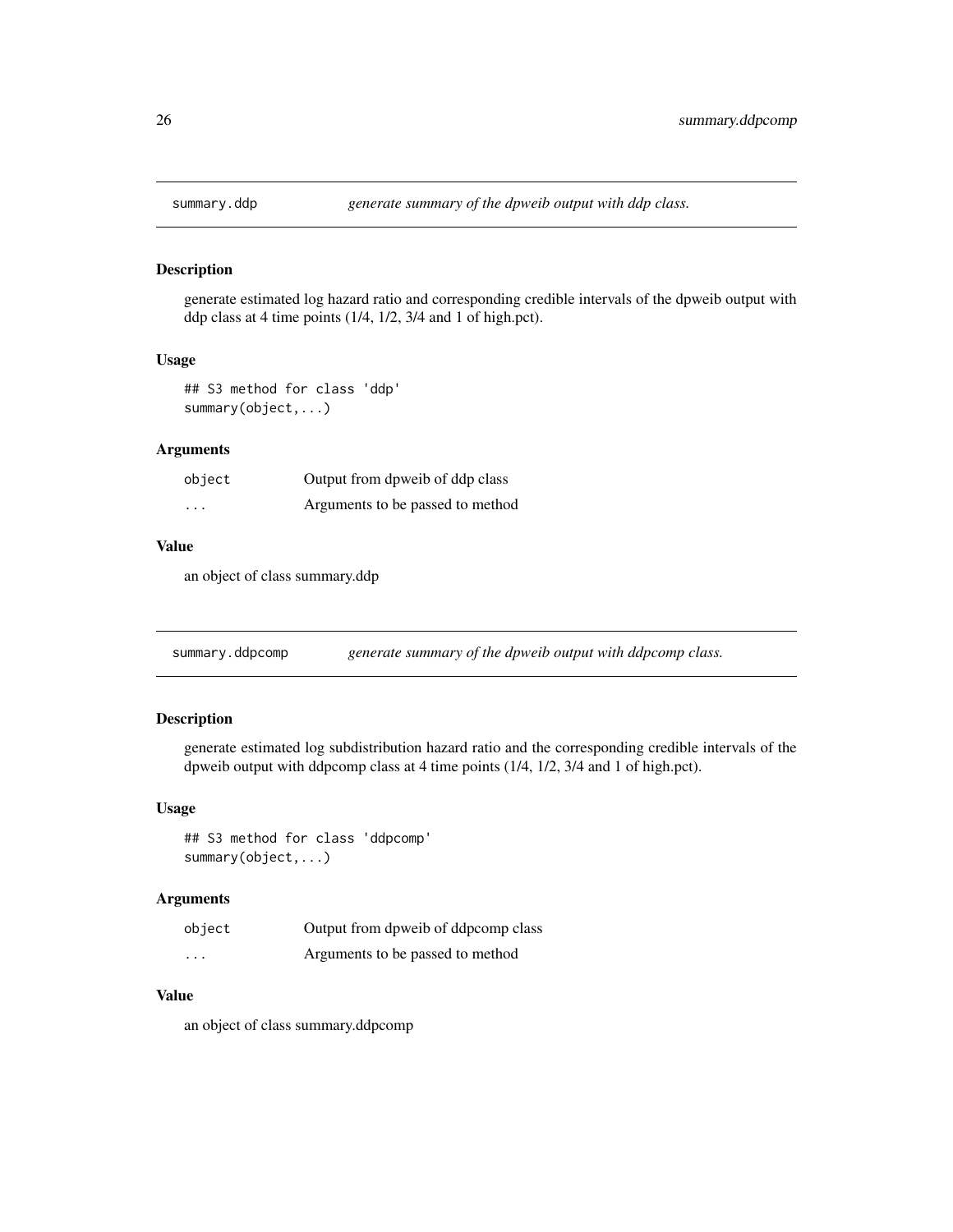<span id="page-26-0"></span>

generate estimated survival and corresponding credible intervals of the dpweib output with dpm class at 4 time points(1/4, 1/2, 3/4 and 1 of high.pct).

#### Usage

## S3 method for class 'dpm' summary(object,...)

#### Arguments

| object  | Output from dpweib of class dpm  |
|---------|----------------------------------|
| $\cdot$ | Arguments to be passed to method |

#### Value

an object of class summary.dpm

summary.dpmcomp *generate summary of the dpweib output with dpmcomp class.* 

#### Description

generate estimated cumulative incidence functions and corresponding credible intervals of the dpweib output with dpmcomp class at 4 time points (1/4, 1/2, 3/4 and 1 of high.pct).

#### Usage

## S3 method for class 'dpmcomp' summary(object,...)

#### Arguments

| object   | Output from dpweib of class dpmcomp |
|----------|-------------------------------------|
| $\cdots$ | Arguments to be passed to method    |

#### Value

an object of class summary.dpmcomp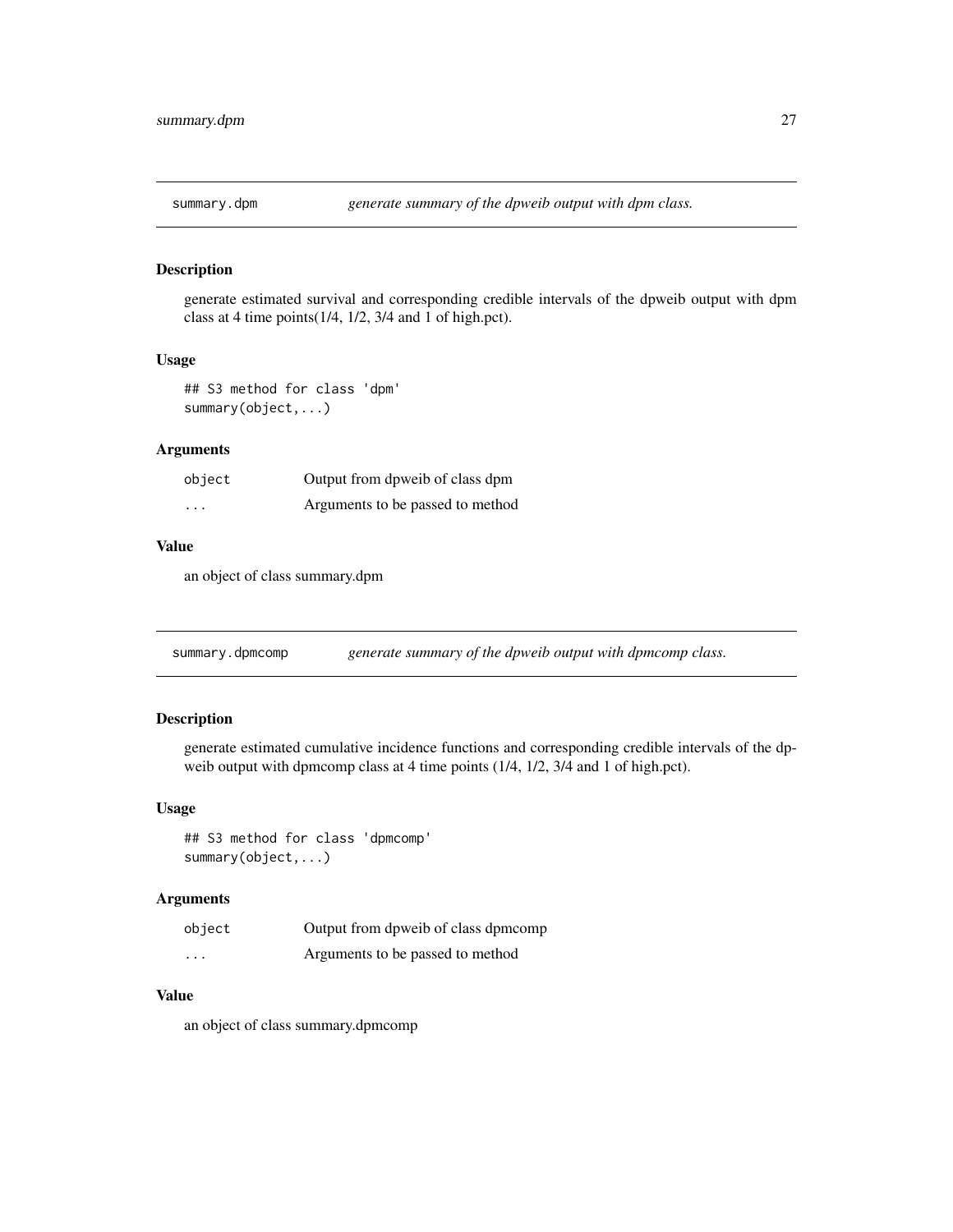<span id="page-27-0"></span>

generate estimated survival and corresponding credible intervals at 4 time points (1/4, 1/2, 3/4 and 1 of high.pct) for each covaraite configuration.

#### Usage

## S3 method for class 'predddp' summary(object,...)

#### Arguments

| object   | Output from dpweib of predddp class |
|----------|-------------------------------------|
| $\cdots$ | Arguments to be passed to method    |

#### Value

an object of class summary.predddp

summary.predddpcomp *generate summary of the predict output with predddpcomp class.*

## Description

generate estimated cumulative incidence functions and corresponding credible intervals at 4 time points (1/4, 1/2, 3/4 and 1 of high.pct) for each covaraite configuration.

#### Usage

## S3 method for class 'predddpcomp' summary(object,...)

#### Arguments

| object   | Output from dpweib of predddpcomp class |
|----------|-----------------------------------------|
| $\cdots$ | Arguments to be passed to method        |

#### Value

an object of class summary.predddpcomp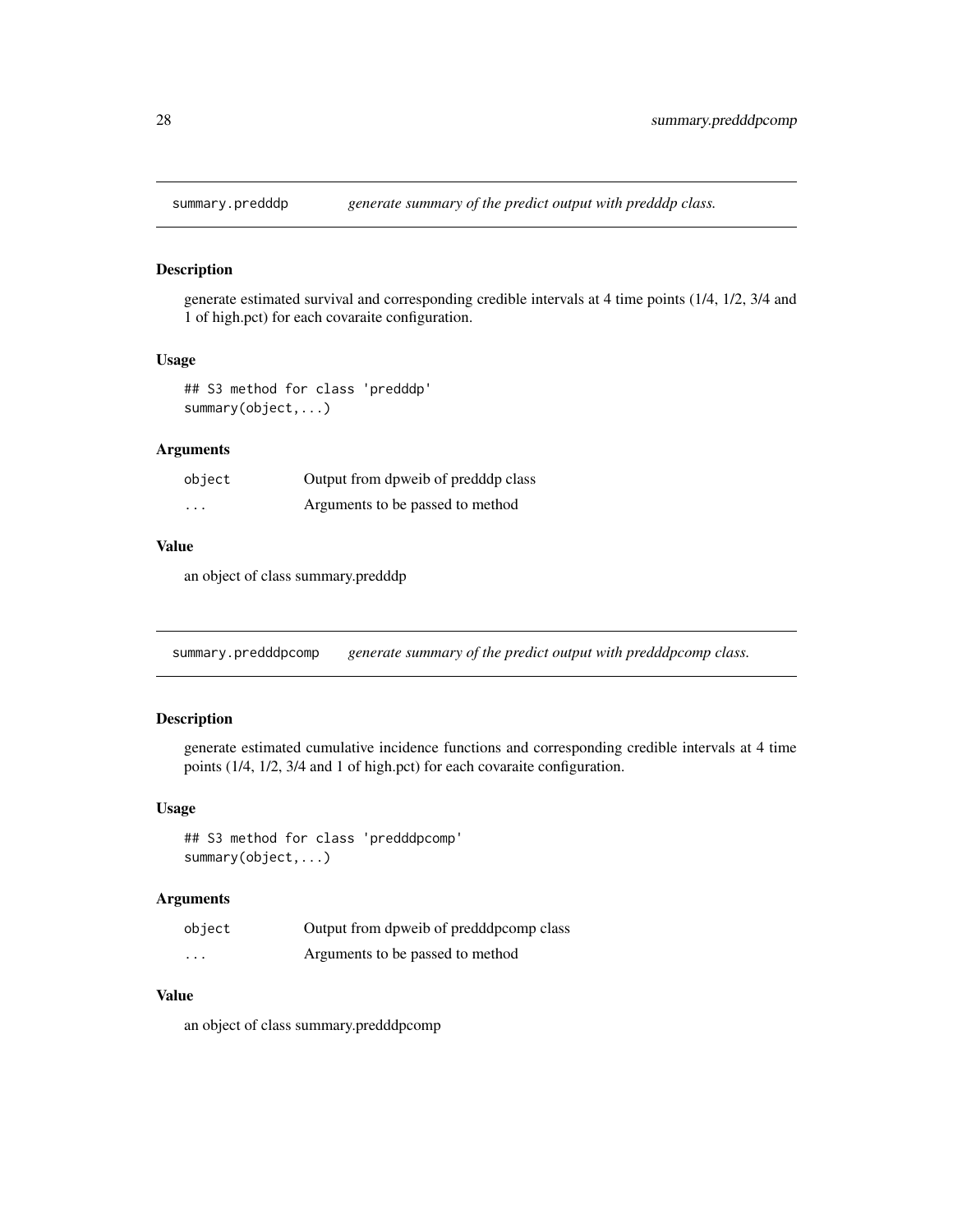<span id="page-28-0"></span>

This data set gives the median of 20000 random survival functions generated by our LIO prior on a 0 to 10 scale. This data set is primarily used for determining scale parameter when heavy end-of-study censoring is present.

#### Source

Shi,Y. and Martens,M. and Banerjee,A. and Laud,P. (2017) Low Information Omnibus Priors for Dirichlet Process Mixture Models(Manuscript)